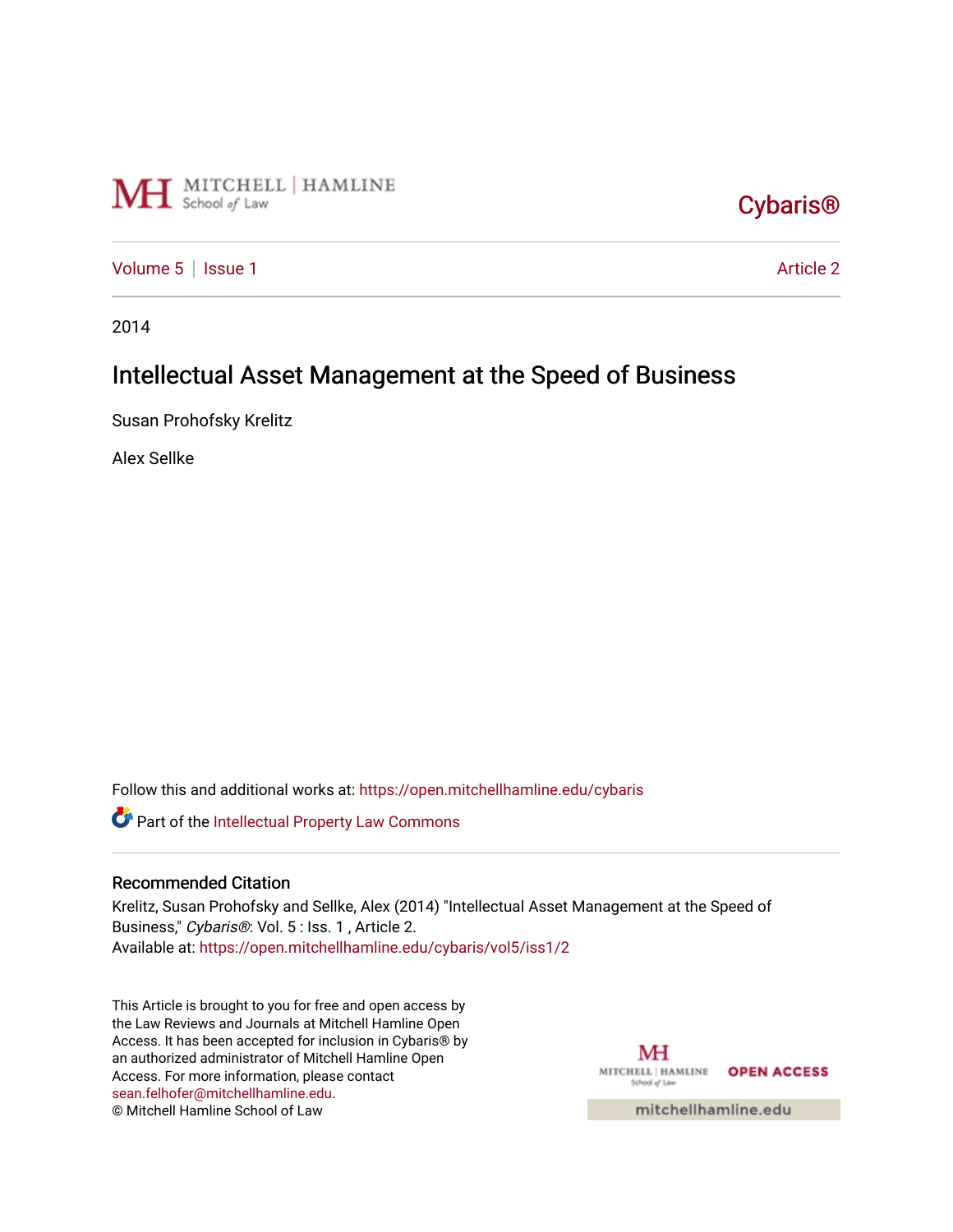## INTELLECTUAL ASSET MANAGEMENT AT THE SPEED OF BUSINESS

## SUSAN PROHOFSKY KRELITZ†AND ALEX SELLKE‡

|                                                        | .2 |
|--------------------------------------------------------|----|
| A. Intellectual Assets & Business Strategy 3           |    |
| B. Understanding Intellectual Asset Management 5       |    |
|                                                        |    |
|                                                        |    |
| 3. Aligning an IP Portfolio with Business Goals $\&$   |    |
| II. THE FIVE PILLARS OF INTELLECTUAL ASSET MANAGEMENT7 |    |
|                                                        |    |
|                                                        |    |
|                                                        |    |
|                                                        |    |
|                                                        |    |
|                                                        |    |
|                                                        |    |

<sup>†</sup> Susan Prohofsky Krelitz is U.S. Counsel and Director of Business Development for IPfolio. In addition, she is an Adjunct Faculty Professor of Intellectual Asset Management at William Mitchell College of Law. In January 2014, she joined William Mitchell as the Assistant Director of the Intellectual Property Institute.

<sup>‡</sup> Alex Sellke is a *Juris Doctor* Candidate at William Mitchell College of Law, expected to graduate in 2014; Bachelor of Science, University of Minnesota-Twin Cities, 2006.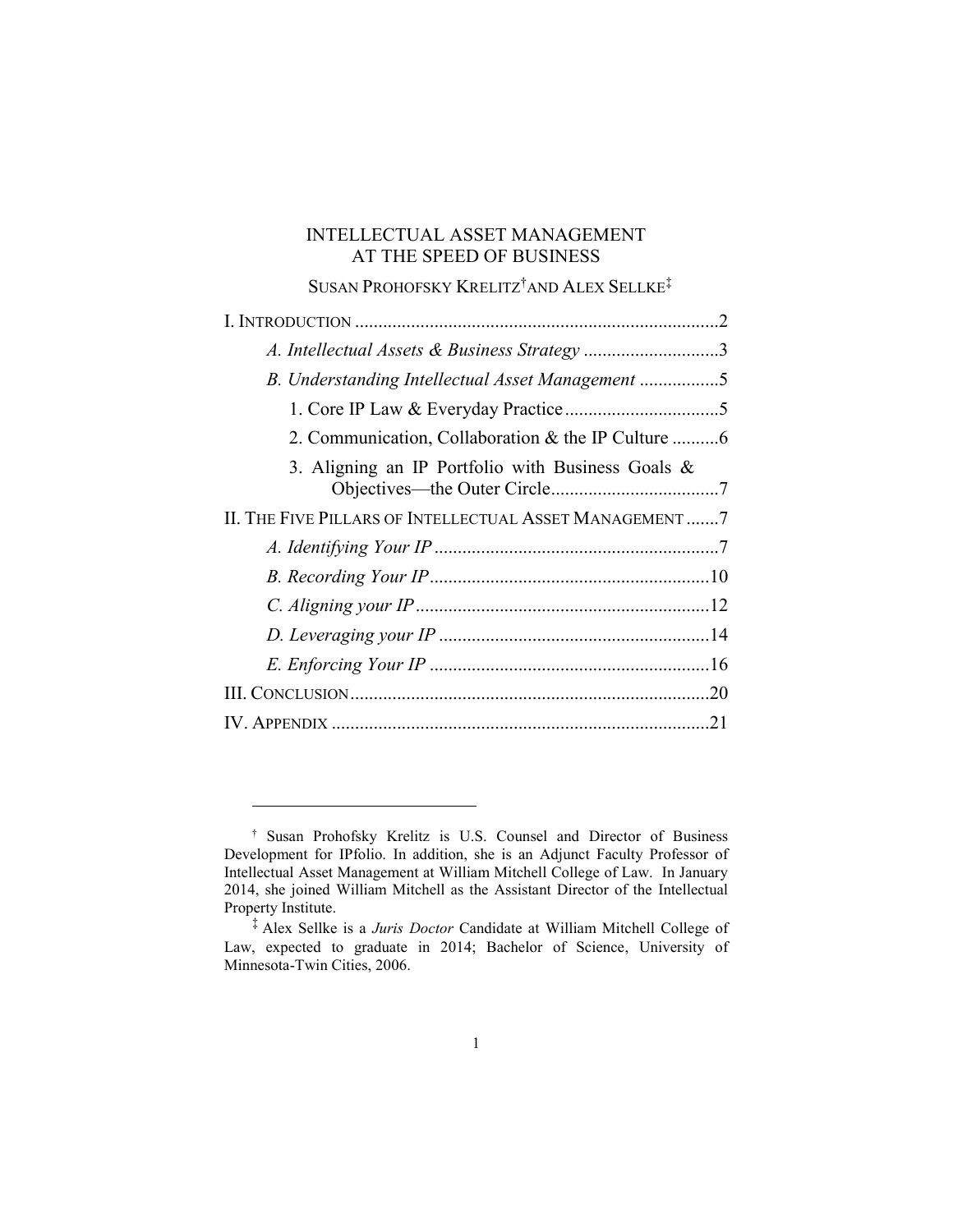#### I. INTRODUCTION

In an article published by The Economist in 2005, it was noted that as much seventy-five percent of the value of U.S. companies is attributable to their intellectual property  $(IP)$ . <sup>1</sup> Managing a portfolio of IP seems quite simple.<sup>2</sup> Successful IP management is aligning IP assets with business strategy. Over the past thirty years, as the U.S. economy has experienced a dramatic shift from a manufacturing economy to a knowledge-based economy, the notion of strategic intellectual asset management (IAM) has garnered significant attention from companies worldwide. Many authors, with wide ranging experience and perspectives, have addressed the topic. However, missing from the discourse is a framework to which practitioners and business executives can turn, absent experience, for straightforward guidance in developing an IAM plan.

This article addresses that void and provides a framework in which anyone can develop a strategy for managing their IP to meet their business goals and objectives. This is IAM at the speed of business. This commentary also serves as an introduction to the articles in this issue of *Cybaris®, an Intellectual Property Law Review*, addressing IAM best practices as presented by industry experts at the October 4, 2013, continuing legal education seminar, entitled *Managing IP Assets at the Speed of Business* and hosted by the Intellectual Property Institute at William Mitchell College of Law, Saint Paul, Minnesota.<sup>3</sup>

<sup>&</sup>lt;sup>1</sup> *A Market for Ideas*, THE ECONOMIST, Oct. 22 2005, at 4.

<sup>&</sup>lt;sup>2</sup> IP broadly refers to all categories of IP—patents, trademarks, copyrights, trade secrets, business know-how, etc.

<sup>3</sup> Susan Krelitz et at., Conference Presentations at the William Mitchell College of Law Continuing Legal Education Seminar: Managing IP Assets at the Speed of Business (Oct. 4, 2013) (recording on file with William Mitchell College of Law); *See generally Intellectual Property Institute*, WILLIAM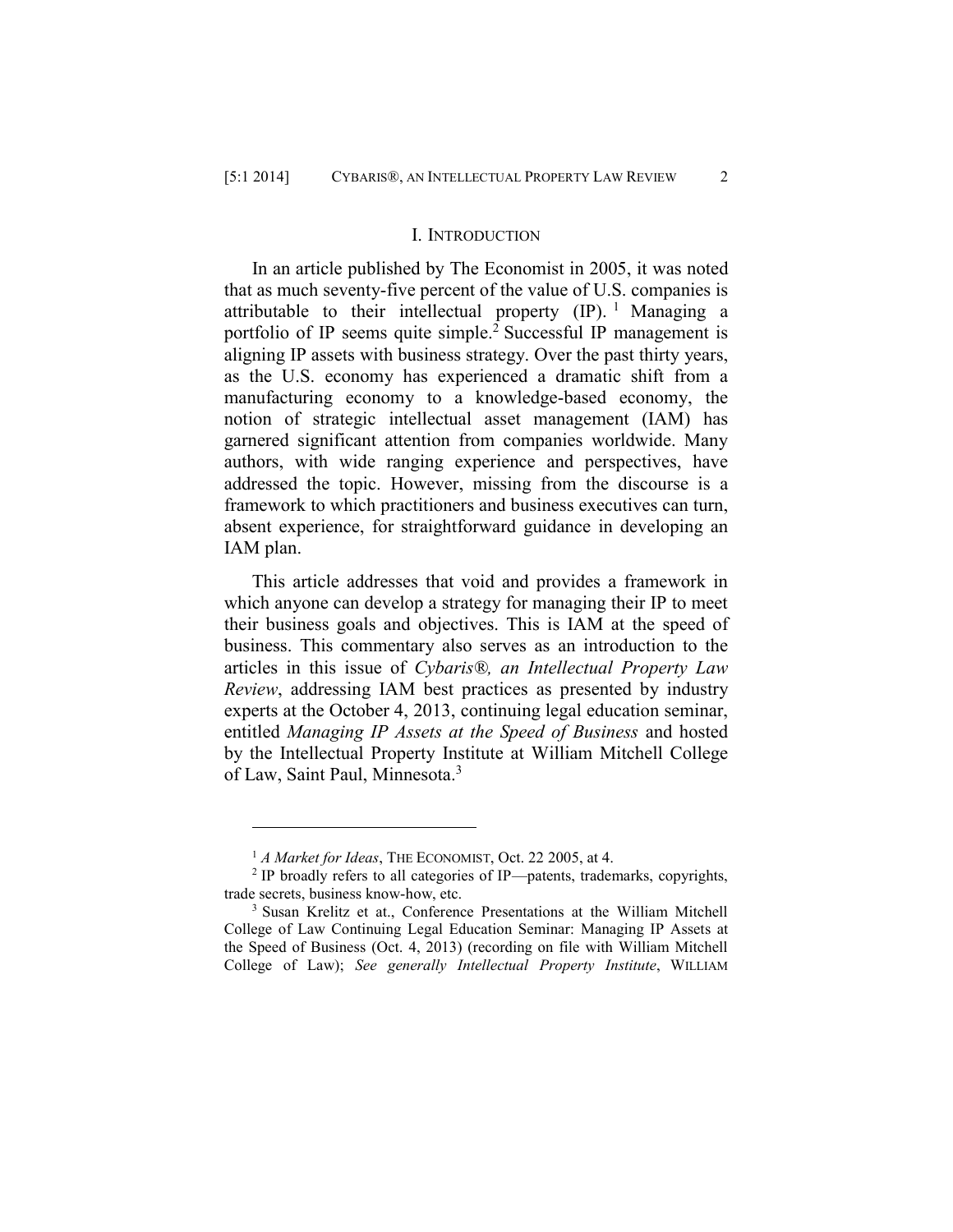The significance of managing a portfolio of intellectual assets has an impact far beyond increasing the value of a business investment. According to a report prepared by the U.S. Department of Congress, in 2010, twenty-seven percent of jobs in the U.S. economy were directly and indirectly attributable to IP.<sup>4</sup> Managing IP at the speed of business may be the key to long-term sustainable growth and job creation for the U.S. and world economies. 5

#### *A. Intellectual Assets & Business Strategy*

There is no doubt we are in the age of the intellectual asset economy and, in fact, have been for some time.<sup>6</sup> In 1999, a New York Times columnist observed that the 1990s were years "that saw [IP] transformed from a sleepy area of law and business to one of the driving engines of a high-technology economy." <sup>7</sup> That transformation has only accelerated in the subsequent decades. Patent and trademark applications have skyrocketed.<sup>8</sup> In less than a

MITCHELL COLLEGE OF LAW, http://web.wmitchell.edu/intellectual-property/ (last visited Nov. 11, 2013).

<sup>4</sup> ECON. & STATISTICS ADMIN. & U.S. PATENT & TRADEMARK OFFICE, INTELLECTUAL PROPERTY AND THE U.S. ECONOMY: INDUSTRIES IN FOCUS 43 (2012), *available at* http://www.uspto.gov/news/publications/ IP\_Report\_March\_2012.pdf.

<sup>5</sup> *See* Sarah Daly, *How Intellectual Property Could Save the Economy*, GUARDIAN SUSTAINABLE BUSINESS BLOG (Apr. 26, 2013, 5:16 AM), http:// www.theguardian.com/sustainable-business/blog/intellectual-property-designsustainable-innovation/.

<sup>6</sup> Jean-Pierre de Chalain, *Conducting an Intellectual Property Audit*, MAXIMIZING THE VALUE OF INTELL. PROP. 24, 24 (Joff Wild ed., 1997) (stating more than fifteen years ago—that "[t]oday, the commercial importance of intellectual property is unquestioned.").

<sup>7</sup> Sabra Chartrand, *A Federal Agency, In Transition, Reaches Out to Independent Inventors with a New Department*, N.Y. TIMES, Apr. 5, 1999, *available at* Proquest, Doc. No. 431147199.

<sup>8</sup> *See U.S. Patent Activity, Calendar Years of 1790 to the Present*, U.S. PATENT & TRADEMARK OFFICE, http://www.uspto.gov/web/offices/ac/ido/oeip/ taf/h\_counts.htm (last visited Nov. 11, 2013); *Statistical Country Profiles:*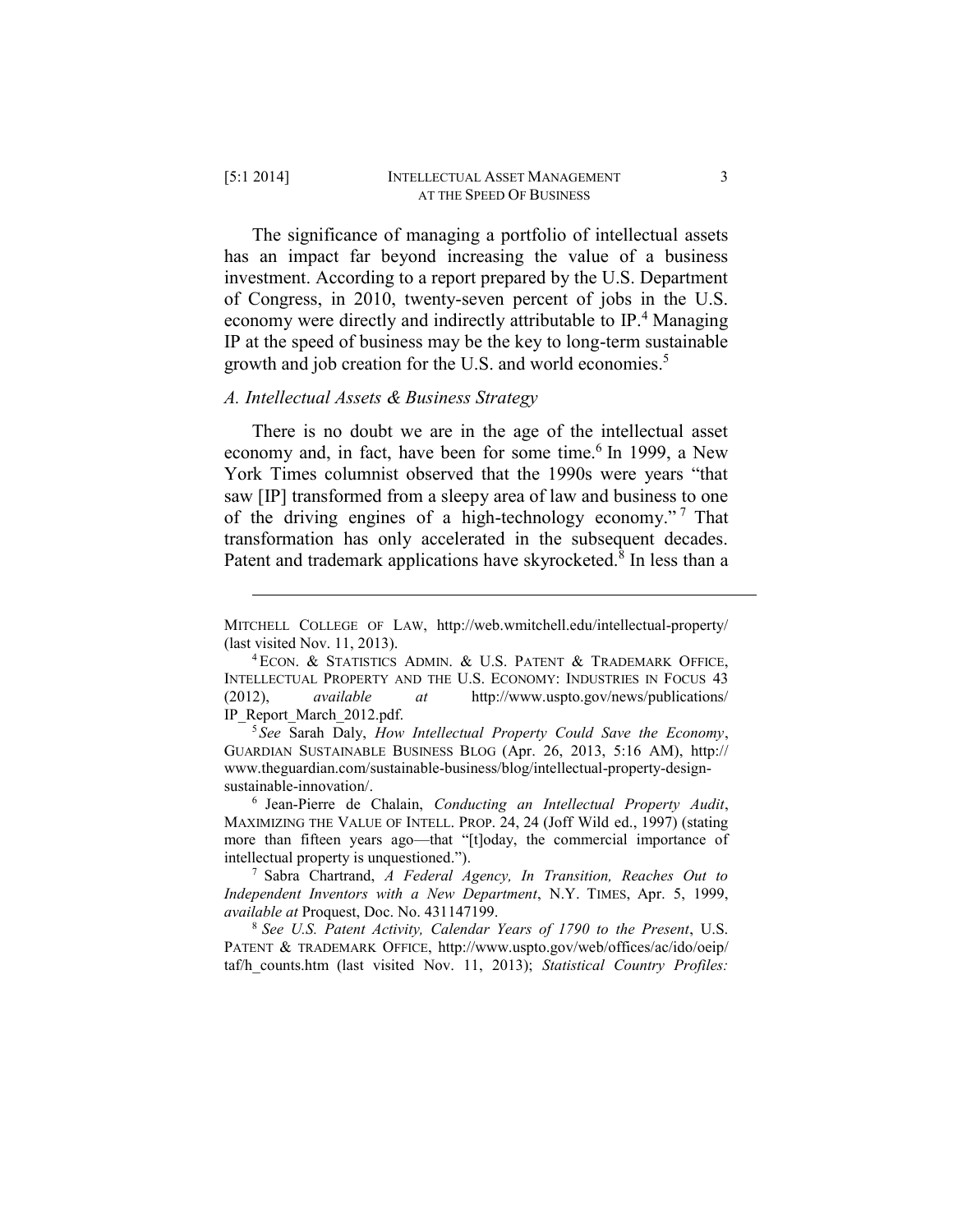decade, annual U.S. receipts for the use of IP have risen from just shy of \$75 billion to nearly \$122 billion—a staggering sixty-three percent increase.<sup>9</sup> Million dollar IP deals occur daily.<sup>10</sup> Billion dollar IP deals are consummated with increasing frequency.<sup>11</sup> It is not just "high-tech" companies like Google, Microsoft, and Samsung that need an integrated IAM strategy.<sup>12</sup>

The volume and value of intellectual assets compels not just business executives, but every employee in companies of all sizes to have some understanding of their company's IP portfolio and IAM best practices.<sup>13</sup> As intellectual assets increasingly fuel

 $\overline{a}$ 

<sup>10</sup> *See generally* IP WIRE, http://www.ipwire.com/ (last visited Nov. 11, 2013) (providing a constant aggregation of news stories about "IP Deals, IP Tech Transfer, and IP Commercialization transactions.").

<sup>11</sup> *See, e.g.*, James Kanter & David Streitfeld, *Google Deal for Motorola Mobility Gets Clearance*, N.Y. TIMES, Feb. 13, 2012, at B7, *available at* 2012 WLNR 3143071 (describing Google's \$12.5 billion purchase of Motorola and its patent portfolio); Chris V. Nicholson, *Nortel Sells Last Patent Assets for \$4.5 Billion to Alliance Including Apple and Microsoft*, N.Y. TIMES, July 2, 2011, at B3, *available at* 2011 WLNR 13129855.

<sup>12</sup> *See generally* PATRICK H. SULLIVAN ET AL., PROFITING FROM INTELLECTUAL CAPITAL: EXTRACTING VALUE FROM INNOVATION 157–252 (1998) (detailing the IAM strategies of Eastman Chemical Company, Xerox Corporation, Dow Chemical Company, Avery Dennison, and Neste Oy).

<sup>13</sup> Alexander J. Wurzer & Paul DiGiammarino, *Smaller IP Owners Seek Better Management and Returns*, MANAGING INTELL. PROP., Dec. 2008/Jan. 2009, at 1 ("Large-scale enterprises with worldwide operations have already

*United States of America*, WORLD INTELL. PROP. ORG. [WIPO], http:// www.wipo.int/ipstats/en/statistics/country\_profile/countries/us.html (last visited Nov. 11, 2013).

*<sup>9</sup> Charges For the Use of Intellectual Property, Receipts*, THE WORLD BANK, http://data.worldbank.org/indicator/BX.GSR.ROYL.CD/countries (last visited Nov. 11, 2013) (tabulating "payments and receipts . . . for the authorized use . . . patents, trademarks, copyrights, industrial processes and designs including trade secrets, . . . and for the use, through licensing . . . [of] copyrights on books and manuscripts, computer software, cinematographic works, and sound recordings and related rights.").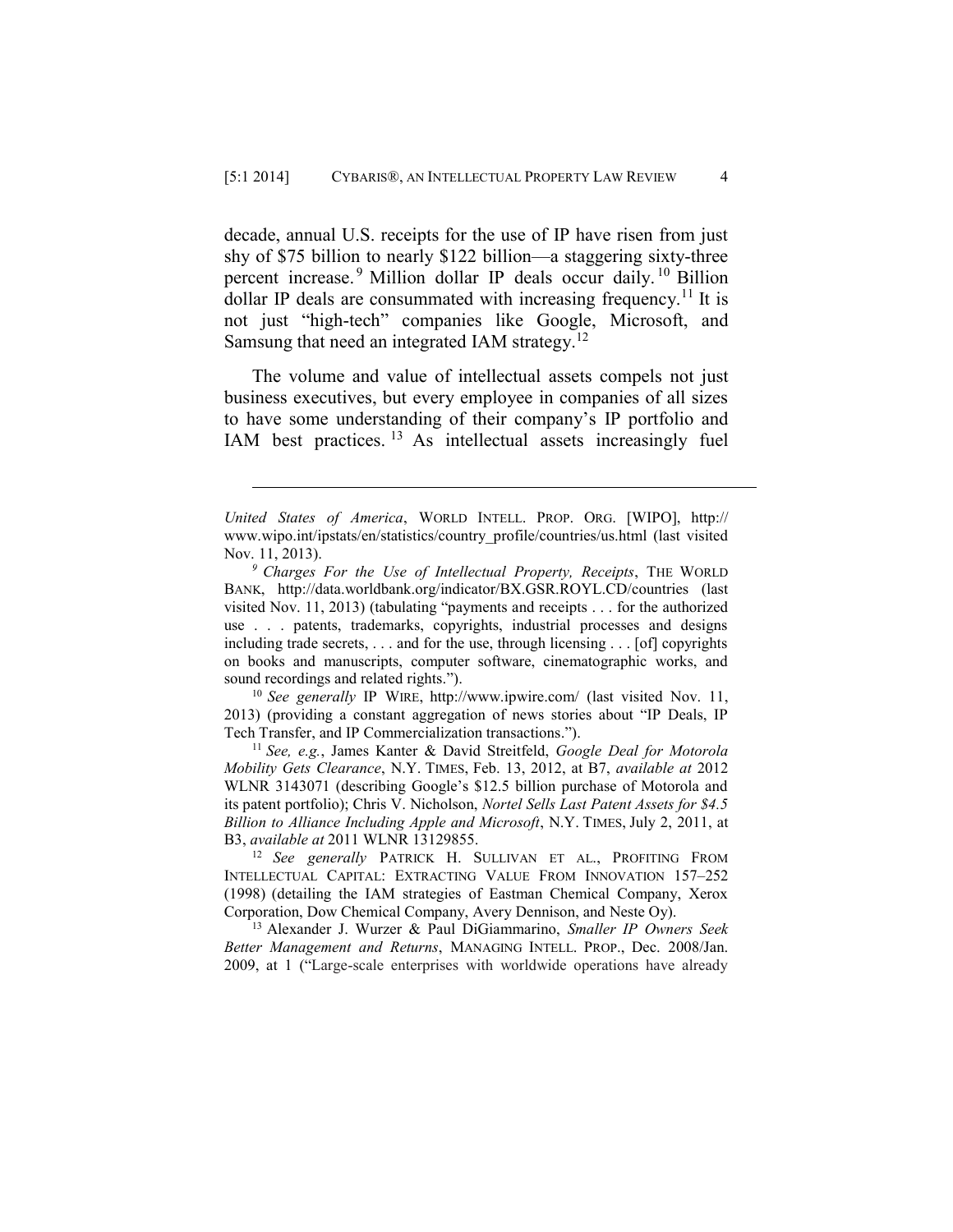# business growth, and our economy, it is critical that every

organization develop strategy for managing intellectual assets. As stated at the outset, successfully managing a portfolio of intellectual assets means aligning your IP with your business's goals and objectives. The expense of creating, tracking, and effectively extracting value from intellectual assets makes it imperative to develop an IAM strategy.

## *B. Understanding Intellectual Asset Management*

## 1. Core IP Law & Everyday Practice

The first step in managing an IP portfolio is considering the statutory nature of acquiring and maintaining IP rights. Picture a circle with two concentric circles out from the bull's-eye. 14 Consider the pupil—the core of the circle—as the statutes, laws and regulations that govern the process of granting IP rights. Having a thorough knowledge and understanding of the fundamental law that controls your IP assets is the first step and foundation for developing your IAM strategy. In a statutory practice, if you do not adhere to the law, you lose your rights.<sup>15</sup>

Next, consider the iris, or the color. The color represents the most noticeable feature of both an eye and an IP practice—the "daily grind," so to speak. This circle represents what you see and do every day in an IP legal department, e.g., corresponding with the inventors, brand managers, and other company employees, drafting and reviewing documents, researching the law, responding to business constituent questions and needs, attending meetings,

adapted to changed realities and now small and medium-sized enterprises (SMEs) feel the need to capitalise on their IP assets.").

<sup>14</sup> *See infra* Figure 1.

<sup>15</sup> *See, e.g.*, Davis v. Brouse McDowell, L.P.A., 596 F.3d 1355, 1358–59 (Fed. Cir. 2010) (discussing legal malpractice claim for "failing to timely file three [Patent Cooperation Treaty] applications").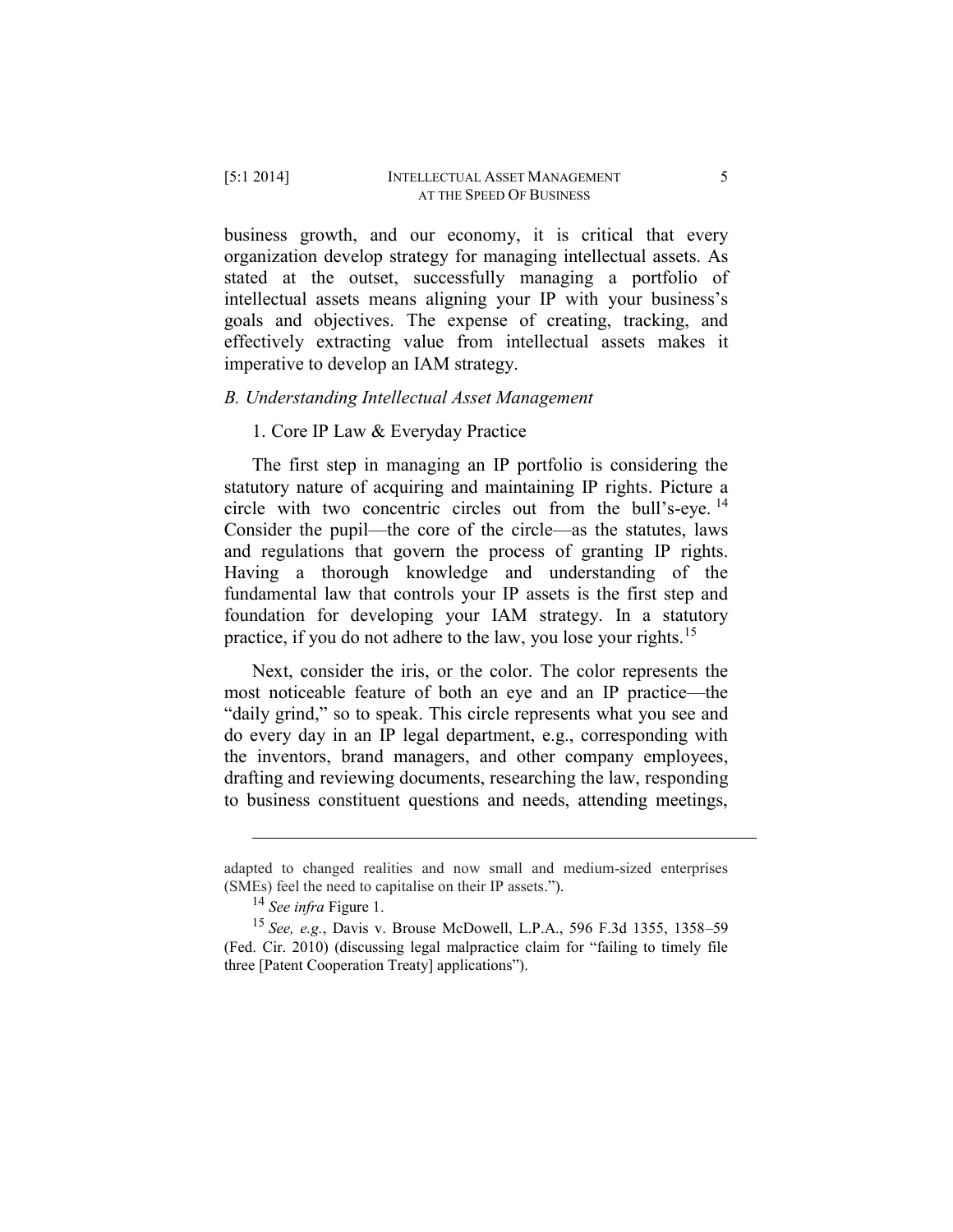and putting out fires. All of these daily activities are important, but can become extremely expensive and unproductive overhead if not properly informed by an IAM strategy.

Finally, the outer circle, or the white of the eye, without which the pupil and iris have no home, is where successful IP management happens. It is within this context in which a framework to develop a strategy for aligning your IP with your business goals and objectives lies.



*Figure 1*

#### 2. Communication, Collaboration & the IP Culture

 $\overline{a}$ 

Before discussing the specifics of a framework in which to develop an IP strategy, there is an additional consideration that must be addressed. Communication and collaboration among all business stakeholders is key in any business context and especially so in creating an environment in which strategic IP asset management succeeds.<sup>16</sup> Effectively managing IP requires an

<sup>&</sup>lt;sup>16</sup> ERIC M. DOBRUSIN & RONALD A. KRASNOW, INTELLECTUAL PROPERTY CULTURE: STRATEGIES TO FOSTER SUCCESSFUL PATENT AND TRADE SECRET PRACTICES IN EVERYDAY BUSINESS 66–67 (2d ed. 2012).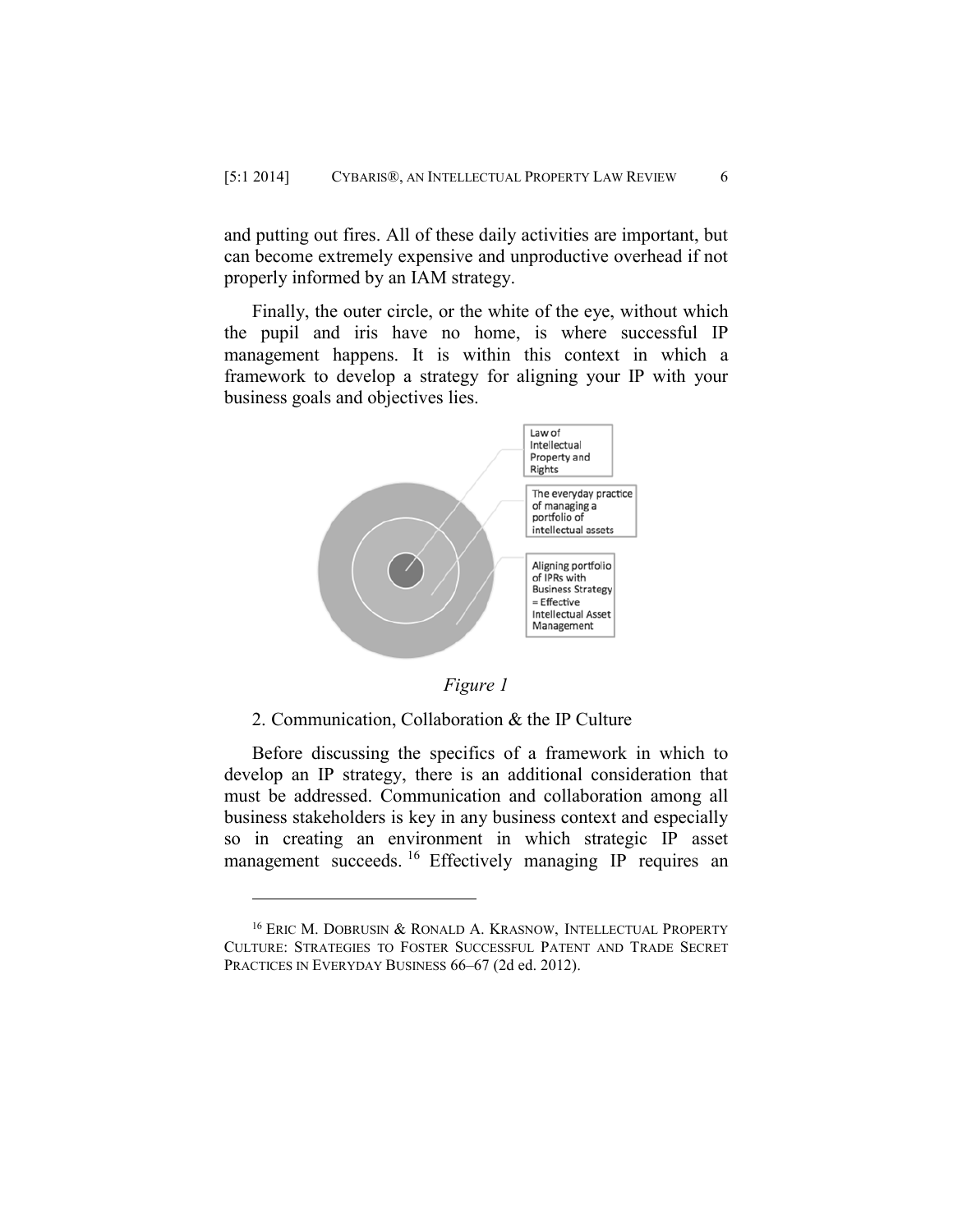organization-wide effort. Establishing a pervasive "IP culture"<sup>17</sup> is the most effective way to generate a successful IP strategy. That is, "organizations must cultivate attitudes and behaviors that recognize IP, respect IP, and trade upon the value of IP."<sup>18</sup> The more you inform those around you what you are doing, how you can help make their job easier, and how they can contribute to the ongoing effort to maximize your portfolio, the greater the success when implementing your strategy. Communication and collaboration are key to successful implementation.

3. Aligning an IP Portfolio with Business Goals & Objectives—the Outer Circle

Setting the framework for successful IAM requires activity in five specific areas. These are the five pillars of IAM strategy. The first pillar is to *Identify* all the intellectual assets within your organization that require management. Once identified, the second pillar is to procure and implement a functional system to *Record* your IP. After identifying and recording, the third pillar is to *Align* the IP portfolio with the overall business strategy. The fourth pillar is to *Leverage* the IP—maximizing the value of your IP, whether monetary or intangible value such as corporate goodwill or reputation. The fifth and final pillar is to *Enforce* your rights. Each of these five pillars are discussed in turn.

II. THE FIVE PILLARS OF INTELLECTUAL ASSET MANAGEMENT

## *A. Identifying Your IP*

Managing your IP requires knowing what IP rights, both tangible and intangible, you have. Whether you are beginning a strategy or have one in place, identifying IP assets is your first priority. For a company that is implementing a strategy, or going

<sup>17</sup> *Id.* at 9.

 $18$  *Id.*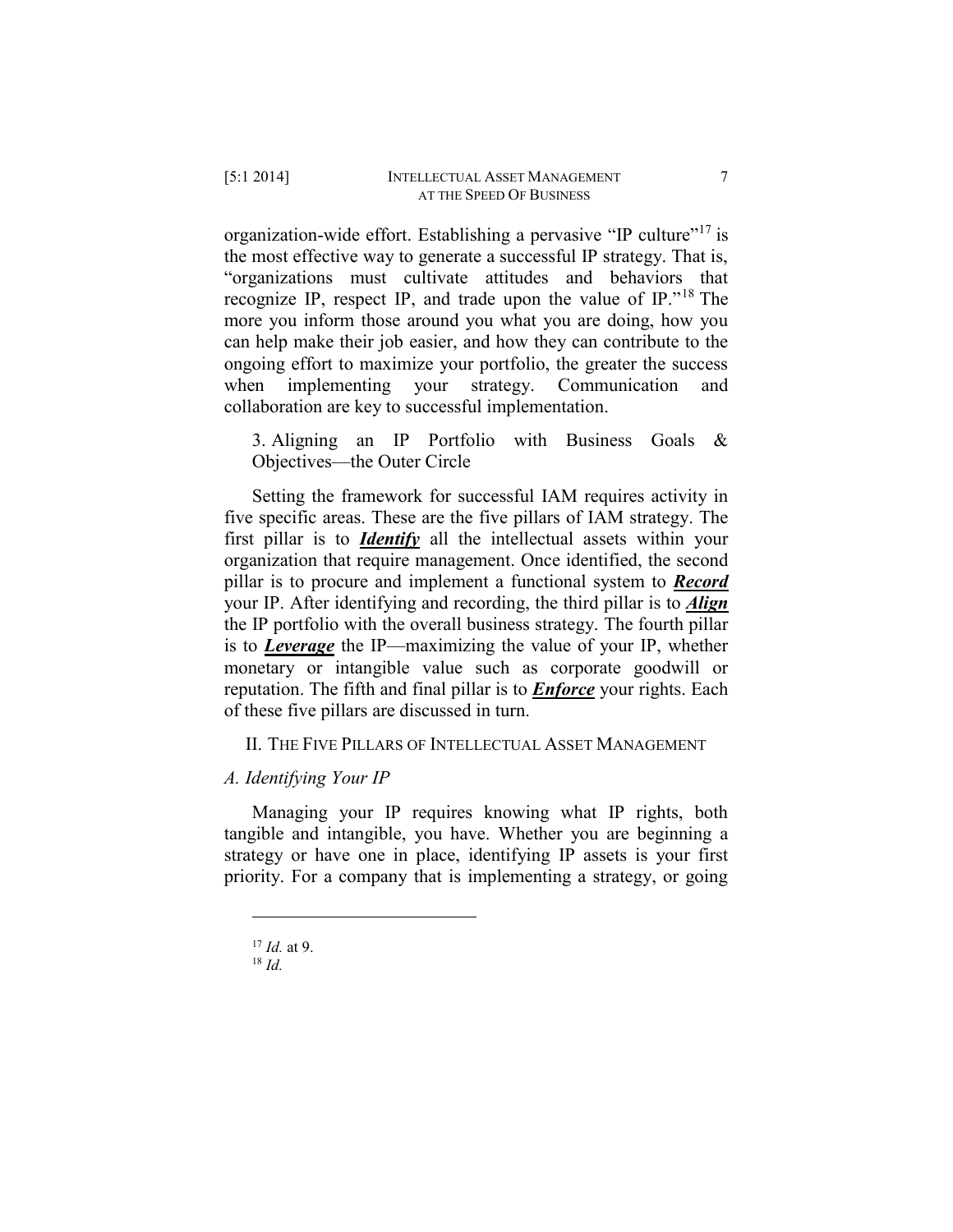through the process of changing its strategy, an IP audit is an essential starting point. An IP audit is a systematic review of the company's intellectual property assets and liabilities. An IP Audit consists of the following stages: (1) an inventory of existing assets and rights, (2) organization of the portfolio to facilitate ongoing monitoring of the identified IP assets and rights, (3) evaluation of the portfolio to identify gaps in protection and potential liabilities, and (4) development of a business plan for future development and use of IP. 19

An IP audit will also help identify IP assets that are no longer used, making them attractive targets for sale, or at least cost-saving non-renewal.<sup>20</sup> Identification is also a critical step in mergers and acquisitions—inventorying IP both pre-transaction due diligence and post-transaction due diligence when new assets are integrated into an existing IAM plan. $^{21}$ 

There are several ways in which to conduct an IP audit.<sup>22</sup> As with every aspect of managing your IP, you must consider your overall business goals and objectives prior to setting the agenda for your IP audit. It is within that context that you can choose the manner in which you conduct your audit. You will also consider the cost and extent to which you will audit your organization when identifying your assets.

<sup>19</sup> Judith L. Church, *Intellectual Property Aspects of Corporate Acquisitions*, AM. LAW INST.- AM. BAR ASS'N CONTINUING LEGAL EDUC., WL ST016 ALI-ABA 417, 419 (2011).

<sup>20</sup> *See* de Chalain, *supra* note 6, at 29.

<sup>21</sup> *See* Kate Spelman, *How To Avoid the New-Post Acquisition Hobby of an IP Ownership Hairball*, LANDSLIDE, Mar./Apr. 2012, at 21, 22.

<sup>22</sup> *See generally*, *IP PANORAMA 10: IP Audit*, WIPO, http://www.wipo.int/ sme/en/multimedia/flash/10/ (last visited Nov. 24, 2013) (providing an interactive instruction on IP audits).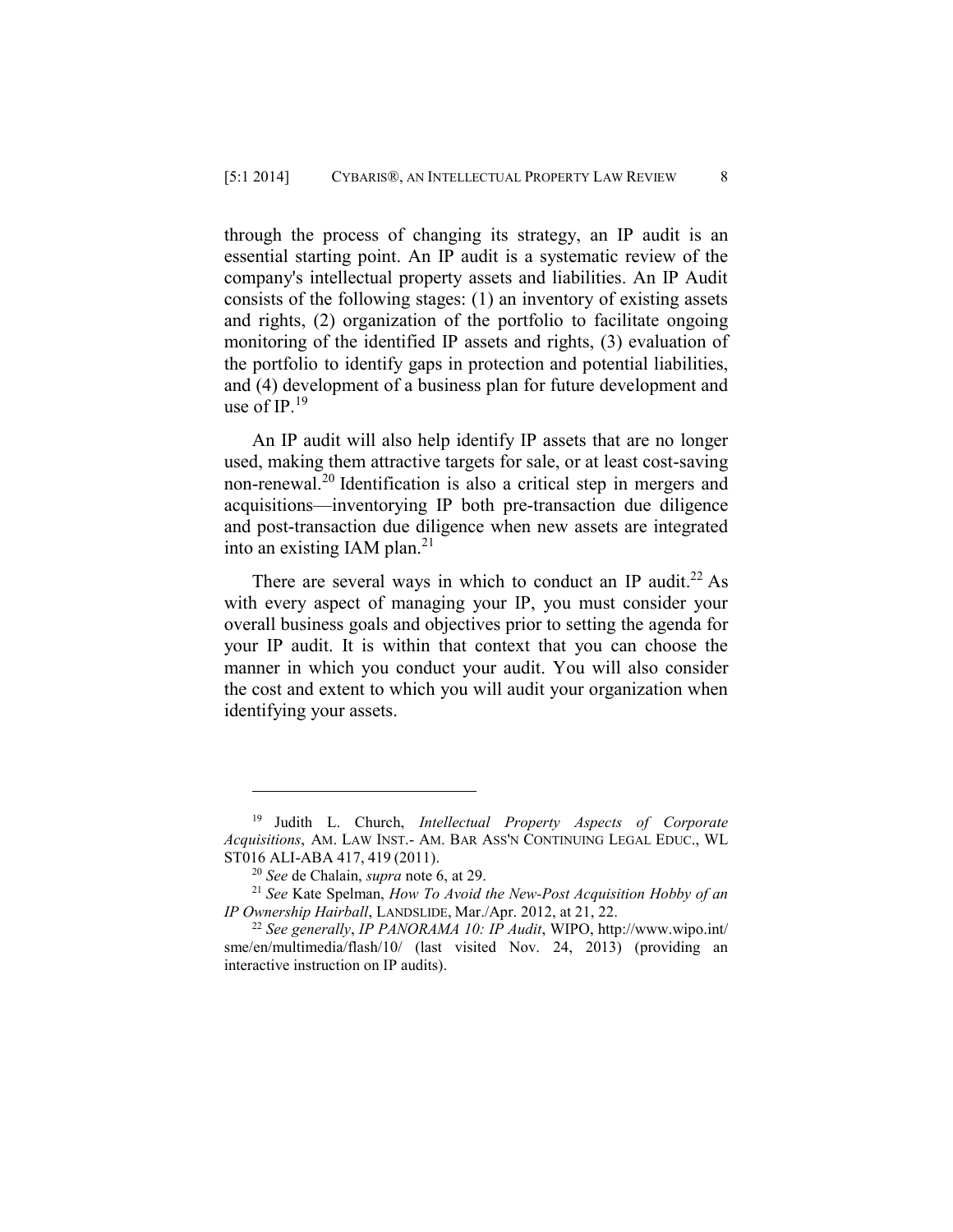#### [5:1 2014] INTELLECTUAL ASSET MANAGEMENT 9 AT THE SPEED OF BUSINESS

Based on your goals and objectives, identifying competitors' IP assets can be a critical step to effective asset management.<sup>23</sup> For example, if your overall goal is to be first to market and block your competitors, identifying their assets is crucial. In addition, making sure your research and development (R&D) does not run afoul of existing IP and potential infringement are also goals and objectives requiring you to consider your competitors' assets. Patent mapping is a useful exercise for understanding the competitive landscape and avoiding potential infringement. For example, in patentintensive industries, smartphones for instance, patent mapping is an important identification tool to use when dozens, hundreds, or thousands of patents apply to one product type.<sup>24</sup> Patent maps are "graphical representations of either the interactions between one particular patent and related patents . . . or of a company's entire patent portfolio and the patents of other companies."<sup>25</sup> Patent maps are "very powerful analysis tools" that "assemble in one place the thoughts, goals, and strategies of the business, technical, and legal areas, resulting in alignment, focus, and combined energy in a single direction."<sup>26</sup>

Once you know what it is that you and your competitors own, recording your assets in a manner that will best assist you in

<sup>23</sup> *See* David D. Headrick, *Looking in Unexpected Places for IP Opportunities*, CORPORATE COUNSEL (Oct. 2, 2013), http://www.law.com/ corporatecounsel/PubArticleCC.jsp?id=1202621639095.

<sup>24</sup> *See* CENTER ON LAW AND INFORMATION POLICY, FORDHAM UNIV. LAW SCHOOL, THE IMPACT OF THE ACQUISITION AND USE OF PATENTS ON THE SMARTPHONE INDUSTRY 15 (Dec. 13, 2012), *available at* http://www.wipo.int/ export/sites/www/ip-competition/en/studies/clip\_study.pdf (Tens of thousands of patents related to the smartphone have been issued, including approximately 3000 new such patents per month in 2012.).

<sup>25</sup> Charles Boulakia, *Patent Mapping*, CAREER MAG. (Oct. 5, 2001), http:// sciencecareers.sciencemag.org/career\_magazine/previous\_issues/articles/ 2001\_10\_05/nodoi.6064638562408340169.

 $\frac{26}{6}$  SULLIVAN ET AL., *supra* note 12, at 162.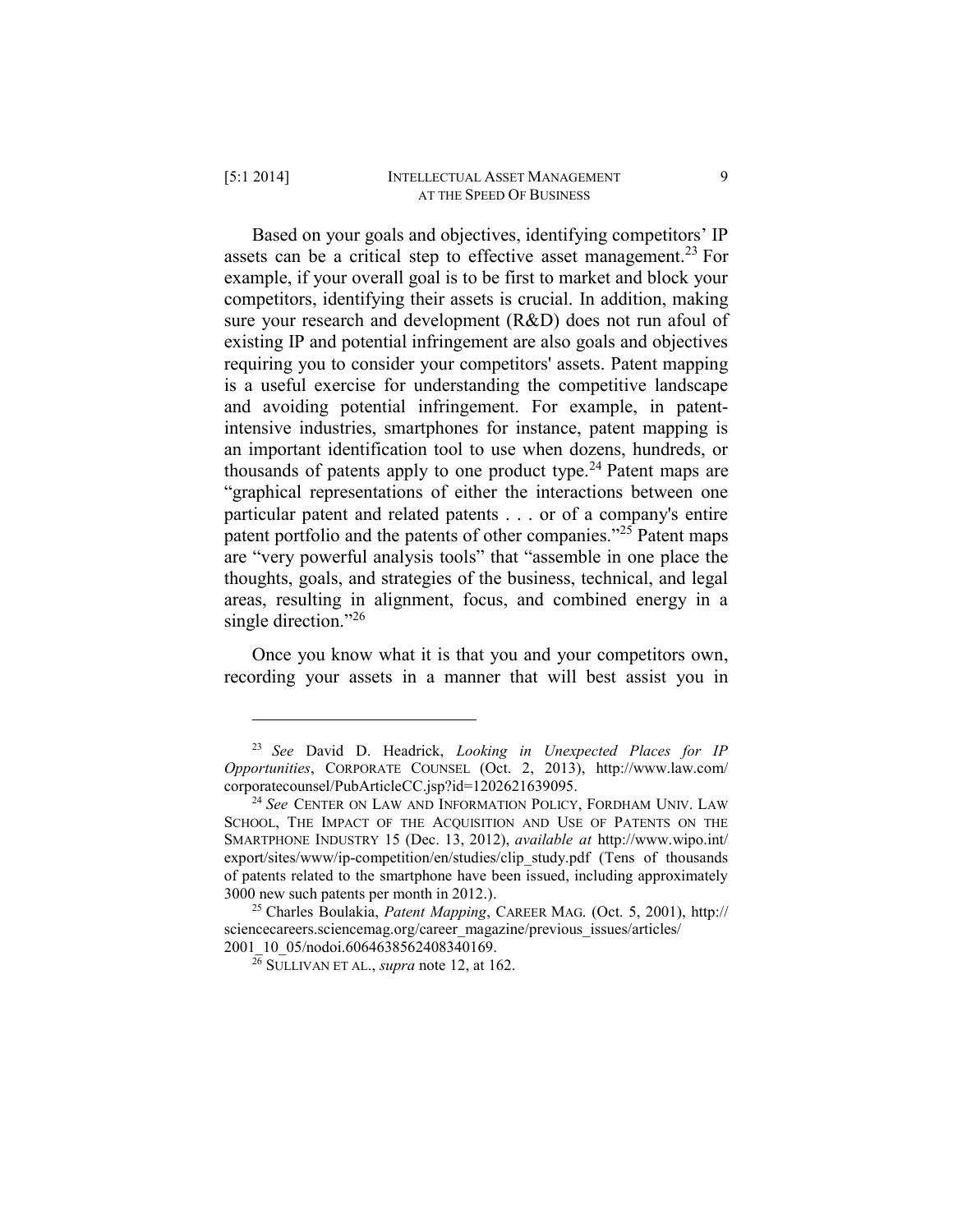aligning your assets with your overall business goals and objectives is the next step.

## *B. Recording Your IP<sup>27</sup>*

 $\overline{a}$ 

Recording your assets in a repository that is right for your organization is one of the most important aspects when managing a portfolio. However, choosing that repository can be a daunting task; it is time consuming and often falls outside the scope of expertise of those charged with the task. There are many factors to consider, and your choice depends on your organization's structure, needs, and finances.

There are two types of systems from which one can choose: traditional docketing systems or asset management systems. Both of these options are commercially available. There is no "one size fits all" when it comes to managing intellectual assets. Every organization has its own needs.

Prior to the development of software solutions, IP dockets were managed manually, using a diary. Law firms used a giant wall calendar or some form of a large hard-covered date book called a diary. Legal secretaries (yes, they were called secretaries) would turn in docketing slips for recording statutory deadlines from the docket slips on the calendar or in the big book for the firm to track due dates in a single log. IP owners relied on the law firm to meet those statutory deadlines.

Usher in the technology boom of the 1980s and you find the filing of patent applications increasing and the need and desire to manage the process changing. By now, we have lived over two decades with automation in just about every aspect of the practice

<sup>&</sup>lt;sup>27</sup> The commentary and recommendations in this section are based on the personal expertise of the author, gained over the last decade advising clients on IAM software solutions.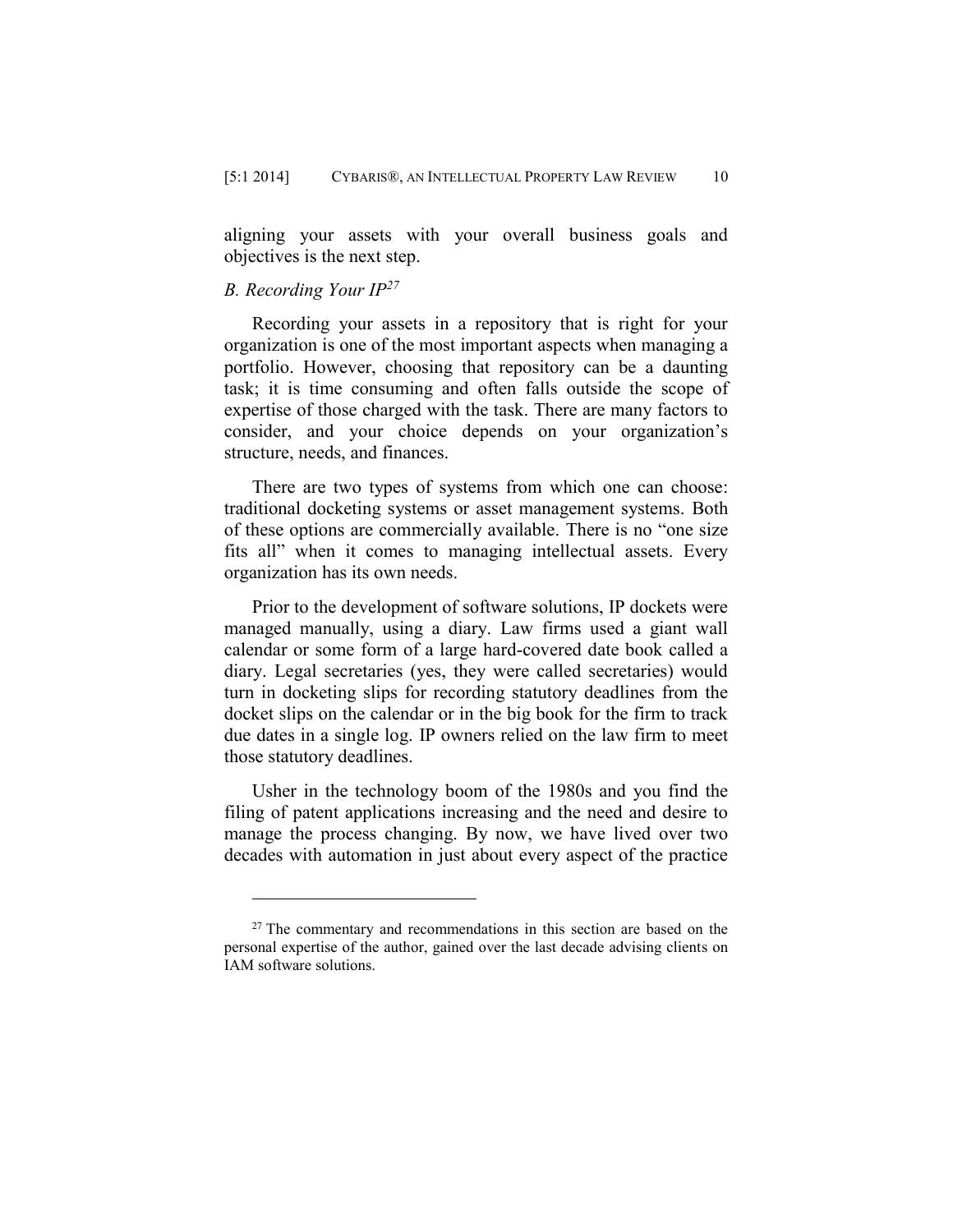of law, including docketing. In a statutory practice, like IP, due dates reign as king.

It goes without saying that if you miss a due date you are not effectively managing your portfolio. The question is, what is the best way, and who should manage due dates? If the focus is purely on due dates, it often comes at the expense of a strategic approach.

Docketing systems are not designed with strategic management functionality. When these systems appeared two decades ago, they were developed to replace the hard cover diary and the large wall calendar. In most cases, the only value that a docketing system adds beyond automation of that diary is some additional fields and the inclusion, in some versions, of automatic form fill.

Some docketing systems, developed more recently, contain features that allow you to manage internal workflow to some extent; others may have some forms of strategic function built in. However, having been designed based on the needs of a law firm, docketing systems still speak primarily to the legal mechanics and not to the core of managing your intellectual assets from a business perspective.

For most companies, the best practice is to leave the calendaring to the law firm and focus on aligning the portfolio with business goals and objectives, and this requires the functionality of an IP asset management system. IP asset management software is distinct from docketing systems for several reasons.

First, an asset management system avoids building in the cost of liability for country law. That fact alone results in significant cost saving for companies. Second, the strengths of an asset management system are in the business-related areas of managing an IP portfolio.

Companies that want to remain competitive and maximize the benefit of their intangible assets must find ways to objectively measure what are often times subjective criteria. IP asset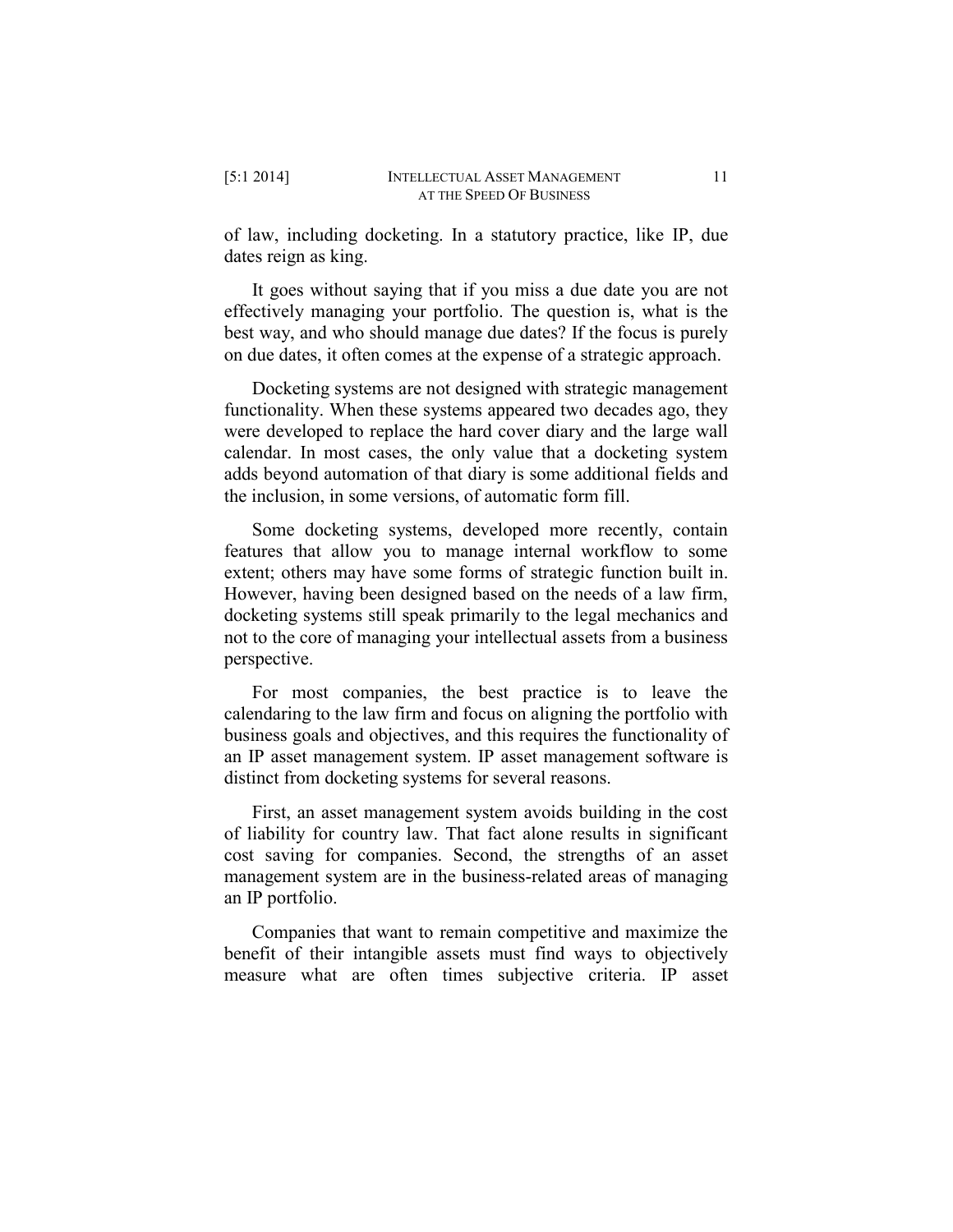management software offers the flexibility and functionality to build and standardize reports on objective criteria.

For example, asset management software contains functionality allowing asset categories. Categorizing assets enables application of a variety of metrics to determine whether a portfolio remains in alignment with business strategy.

A host of further strategic functionality, such as mapping patents to products, tracking budget against spend, managing cost, following relevant third party IP, and managing IP-related contracts such as licensing agreements make asset management software the best choice for companies to manage their intellectual assets.

Perhaps most importantly, modern IP asset management software allows a collaborative approach to internal processes, such as invention review, including all relevant stakeholders necessary to drive the right decisions.

Managing workflow is an important component of recording assets and distinct from docketing. Deadlines must always be met, but those deadlines are based on the way the company works, not on a statutory due date. In managing workflow, automated tasks and reminders are generated based on notice of a statutory date provided by outside counsel or are ideally retrieved directly through an online interface with the respective patent office or authority. This way, there is no need for most companies to maintain and pay for a set of worldwide legal docketing rules. When internal workflow and assets are recorded in a database that meets the needs of an organization, the work of aligning and maintaining alignment is streamlined.

## *C. Aligning your IP*

Alignment is where the rubber meets the road. Alignment means matching your IP strategy with your overall business goals and objectives. Necessarily, alignment requires having a "wellarticulated vision" for the business's future *and* the ability to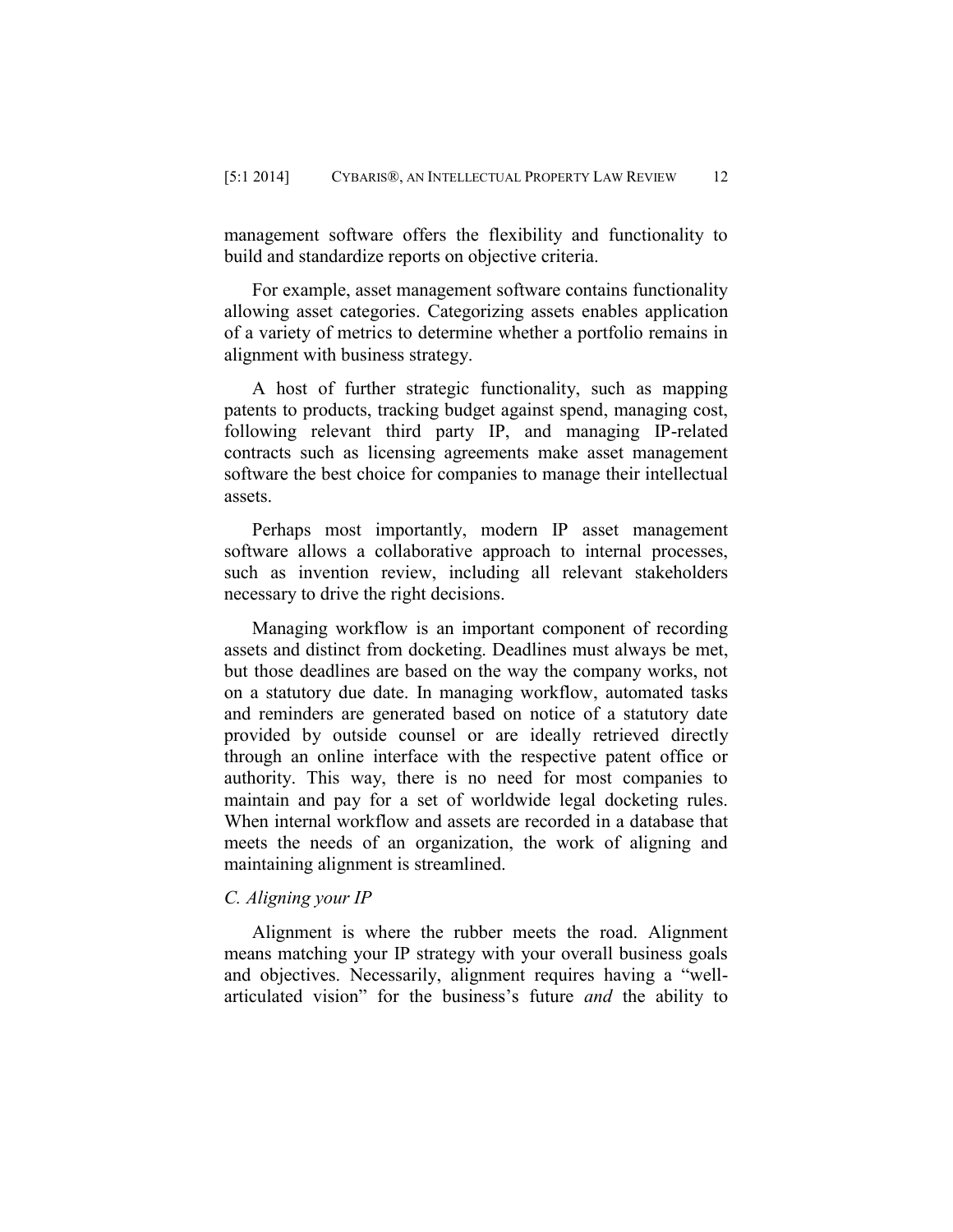"define and measure the current use of [your intellectual assets]."<sup>28</sup> Alignment is the most challenging aspect of the five pillars within the framework we are discussing because applying workable business metrics is particularly difficult for intellectual assets where there is "greater difficulty . . . estimating the relation between inputs and outputs" as compared to traditional investments in tangible property. <sup>29</sup> Despite the difficulty, "[a]ligning IP measures with the business drivers is the Holy Grail" of IAM.<sup>30</sup>

So how do you do it? There are several options that are helpful in aligning your assets. Setting up categories of assets is extremely useful. The categories you choose will reflect your business goals. For example, if your goal is to maximize profit, your categories may include high market return, low cost production, etc. You can categorize your assets based on international patent classifications as another option.

Developing metrics at various milestones in the lifecycle of each asset is paramount.<sup>31</sup> An IP budget—as simple or as complex as necessary—is an accessible metric for alignment. A budget can be broken down into sub-categories of business units, technologies,

<sup>28</sup> SULLIVAN ET AL., *supra* note 12, at 36.

<sup>29</sup> Laurie Hunter, *A Management Perspective, in* THE MANAGEMENT OF INTELLECTUAL PROPERTY 66, 77 (Derek Bosworth & Elizabeth Webster eds., 2006).

<sup>30</sup> Rob Williamson, *How Metrics Can Put IP at the Heart of Your Company's Agenda*, INTELL. ASSET MGMT., Aug./Sept. 2004, at 35.

<sup>31</sup> *See* Amy Achter & Paul DiGiammarino, *New Metrics for Changing Times*, INTELL. ASSET MGMT., Apr./May 2008, at 19, 19–22 (describing Kimberly-Clark's quest for developing workable IP metrics); *see also* David Kline, *The Team Player*, INTELL. PROP. MGMT., July/Aug. 2009, at 37, 37–38 (describing Microsoft's quest for developing workable IP metrics).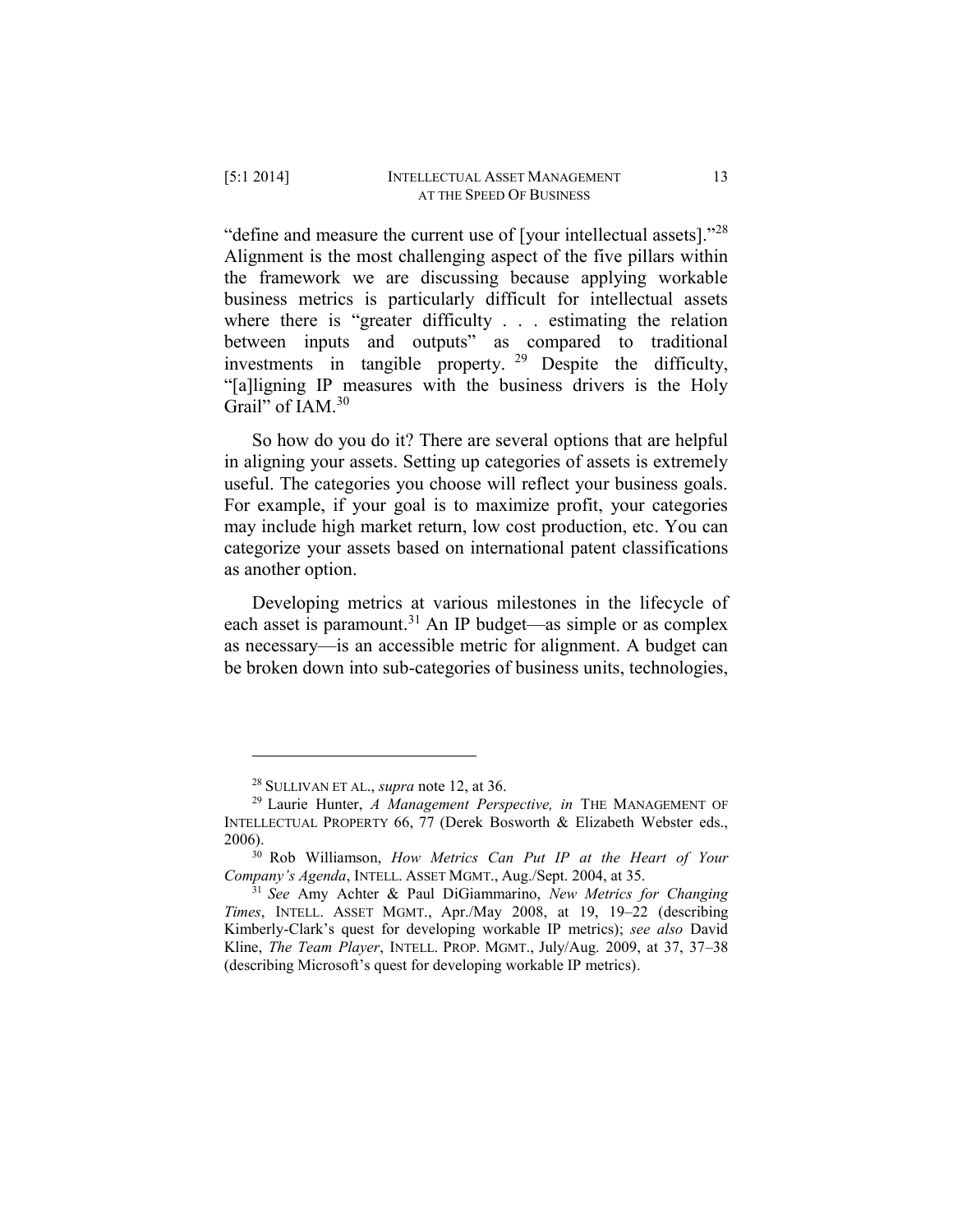and products.<sup>32</sup> With an IP budget a business can start to "balance" expected future [IP] investments in particular product or technology areas versus the expected benefits, i.e., return on investment for that technology area and/or region."<sup>33</sup>

Another aspect of aligning your IP rights is to determine when you will review your progress. Do you review at development, filing, grant, maintenance, or at all of the listed junctures? You must also consider country strategies; for example, will you file in countries where you develop, manufacture, distribute, and sell your products containing your IP, or in the manufacture, distribution, and selling locations of your competitors? Again, this requires a set of metrics to help you explore the outcomes that will best meet your business goals and objectives.

Your strategy may also be dependent on your industry. For example, biotech industry patents are back-loaded because they have more commercial value later in life due to FDA regulations in the United States. You may also want to consider product lifecycles and plan for R&D that coordinates with market share and expiration of patents. All of the above considerations play directly into the value of your portfolio, which leads to leveraging your IP.

## *D. Leveraging your IP*

Leveraging is the economic means in which advantage is gained from your IP—that is, "converting an innovation into cash or profits."<sup>34</sup> Leveraging "requires an honest assessment of core competencies, including the enterprise's ability to innovate rapidly

<sup>&</sup>lt;sup>32</sup> RANDY HILLSON, IN SEARCH OF STRATEGIC INTELLECTUAL PROPERTY MANAGEMENT: MYTH OR REALITY? 10–12 (2011), *available at* http:// www.minncle.org/attendeemats/29812/index.htm.

<sup>33</sup> *Id.* at 15.

<sup>34</sup> SULLIVAN ET AL., *supra* note 12, at 106.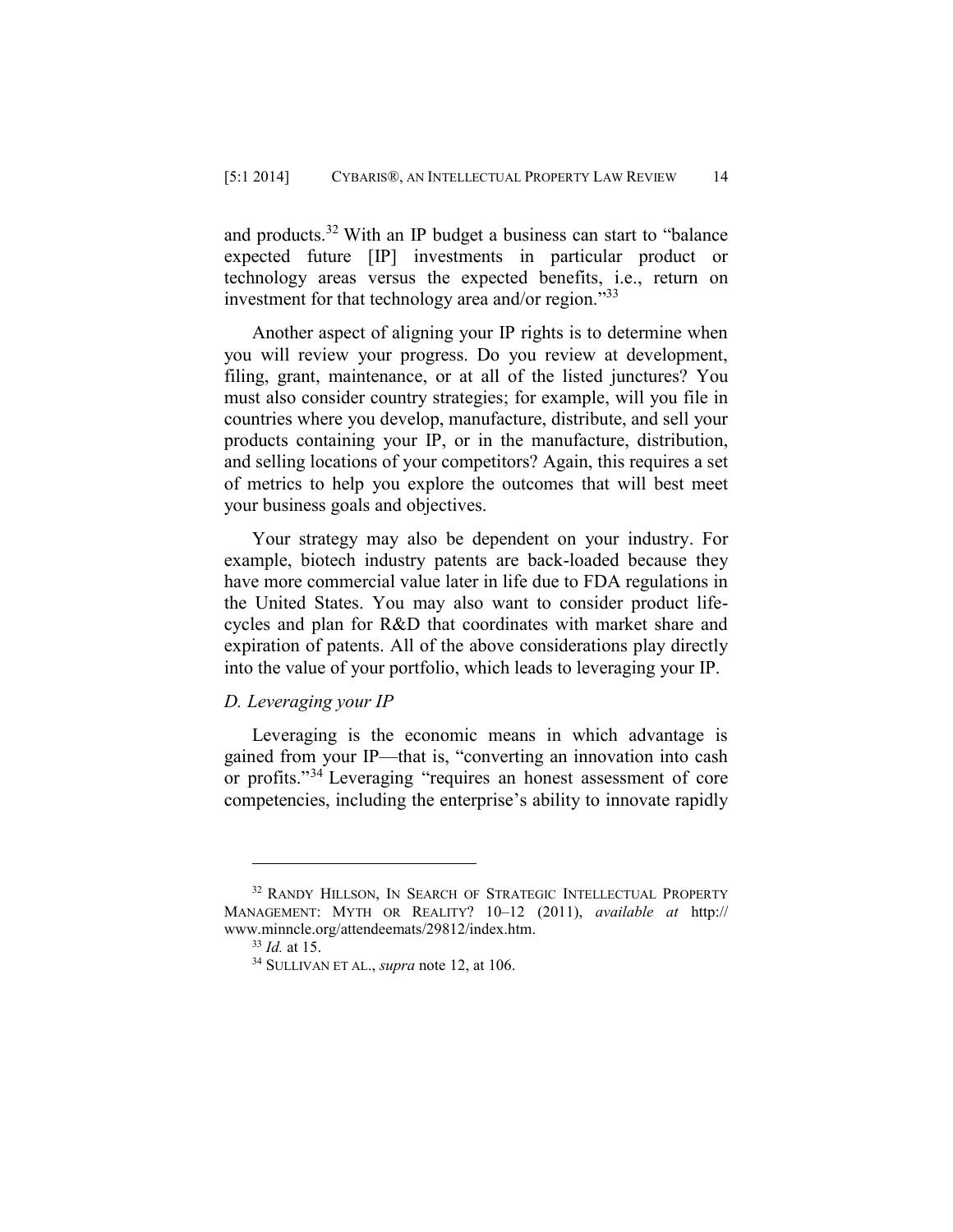and continuously ('Quick to Innovate') and to get new innovations into the market ('Quick to Market')."<sup>35</sup>

Leveraging also requires that long and short term business goals and objectives are at the forefront of decision-making. Leveraging can take on a variety of forms. A company might leverage their assets by the traditional objective of obtaining market exclusivity and locking competitors out of a sector.<sup>36</sup> Monetizing IP through license agreements is a common practice employed by nonprofits like Sesame Workshop (licensing *Sesame Street* characters to diaper and food manufacturers) to educational institutions like Stanford University (generating billions of dollars in licensing fees from their technology transfer office) to nonpracticing entities like Intellectual Ventures (aggregating 30,000 patents and earning more than \$2 billion in licensing fees).<sup>37</sup> Accessing technology through joint ventures and strategic alliances is another leveraging strategy.<sup>38</sup> Sometimes leveraging intellectual assets may be just a public relations advantage, and have nothing to do with cash flow. For instance, IBM has long had the goal to be

<sup>&</sup>lt;sup>35</sup> LINDSAY MOORE & LESLEY CRAIG, INTELLECTUAL CAPITAL IN ENTERPRISE SUCCESS: STRATEGY REVISITED 98–99 (2008).

<sup>36</sup> *See* John Murphy, *Toyota Builds Thicket of Patents Around Hybrid To Block Competitors*, WALL ST. J., July 1, 2009, http://online.wsj.com/news/ articles/SB124640553503576637; *see also* Stephen Manton, *Manage Your Knowledge, Protect Your IP*, MANAGING INTELL. PROP., Oct. 2009, at 76, 78 ("IP rights are often thought of purely as assets that restrict competitors' technical and commercial options.").

<sup>37</sup> *See, e.g.,* JOHN PALFREY, INTELLECTUAL PROPERTY STRATEGY 48–51 (2012) (describing the broad range of industries that leverage IP through licensing).

<sup>38</sup> Even fierce rivals may try IP strategic alliances. *See* Althea Chang, *Ford and Toyota's Hybrid Partnership*, FORBES (Aug. 31, 2011, 12:30 PM), [http://](http://‌/‌www.forbes.com/‌sites/‌altheachang/‌2011/‌08/‌31/‌ford-toyota-hybrid-partnership/) [www.forbes.com/sites/altheachang/2011/08/31/ford-toyota-hybrid-partnership/.](http://‌/‌www.forbes.com/‌sites/‌altheachang/‌2011/‌08/‌31/‌ford-toyota-hybrid-partnership/) However, such alliances may not last; *see also* Mike Ramsey, *Ford, Toyota End Hybrid Partnership*, WALL ST. J., July 23, 2013, http://online.wsj.com/news/ articles/SB10001424127887323829104578624261640189392.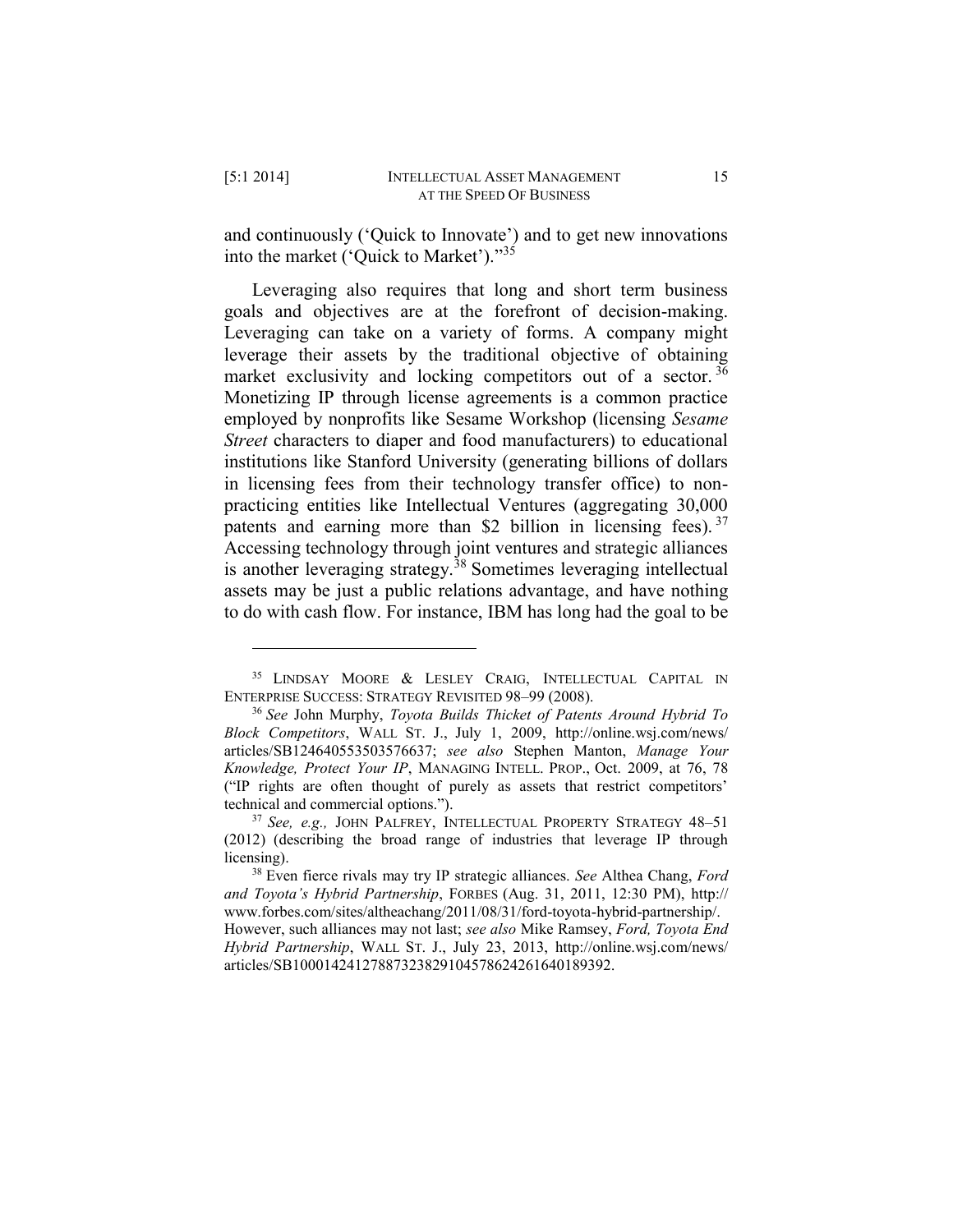the leader in the number of annual patents issued in order to "enhance [its] reputation as an inventive company."<sup>39</sup> As of 2012, IBM was still the organization with the most annual patents granted, receiving  $6478$  in that year alone.<sup>40</sup>

Methods for leveraging and monetizing your IP portfolio are ever increasing. Some of the options include royalty interest sales, IP collateralized loans, patent auctions, litigation, non-practicing entities, outright sale or transfer, and strategic structuring arrangements.<sup>41</sup>

## *E. Enforcing Your IP*

 $\overline{a}$ 

Enforcing your rights is perhaps the most costly aspect of managing your IP portfolio. Enforcement includes both maintaining your rights through statutorily required payments and asserting your rights through litigation against infringers. As in every business, doing more with less requires planning, collaboration, and strategy. As markets have become global, the labor required to effectively police and enforce brands and marks is prohibitively expensive for some companies.<sup>42</sup> For those that can

<sup>39</sup> CHRISTOPHER M. ARENA & EDUARDO M. CARRERAS, THE BUSINESS OF INTELLECTUAL PROPERTY 137 (2008).

<sup>40</sup> *IBM Tops U.S. Patent List for 20th Consecutive Year*, IBM (Jan. 10, 2013), http://www-03.ibm.com/press/us/en/pressrelease/40070.wss#release.

<sup>41</sup> Jose A. Esteves, *Overview of IP Monetization Techniques*, *in* IP MONETIZATION 2013: MAXIMIZE THE VALUE OF YOUR IP ASSETS 125, 125–203 (2013) (reviewing the many strategies for leveraging IP assets in the monetization context); *see also* Marlo T. Miksche & Steven W. Roth, *A Balanced Approach to Patent Utilization*, 5 CYBARIS® AN INTELL. PROP. L. REV. 99 (2014).

<sup>42</sup> Sara J. Parikh & Vandana Razdan, *Going Global: What American Companies Are Doing to Build and Protect Their Brands Overseas*, LANDSLIDE, July/Aug. 2012, at 30, 35 ("Fortune 500 companies say that they will continue to look for ways to control the costs of building and protecting their marks around the world. One way to do this is to streamline their brand portfolios, reducing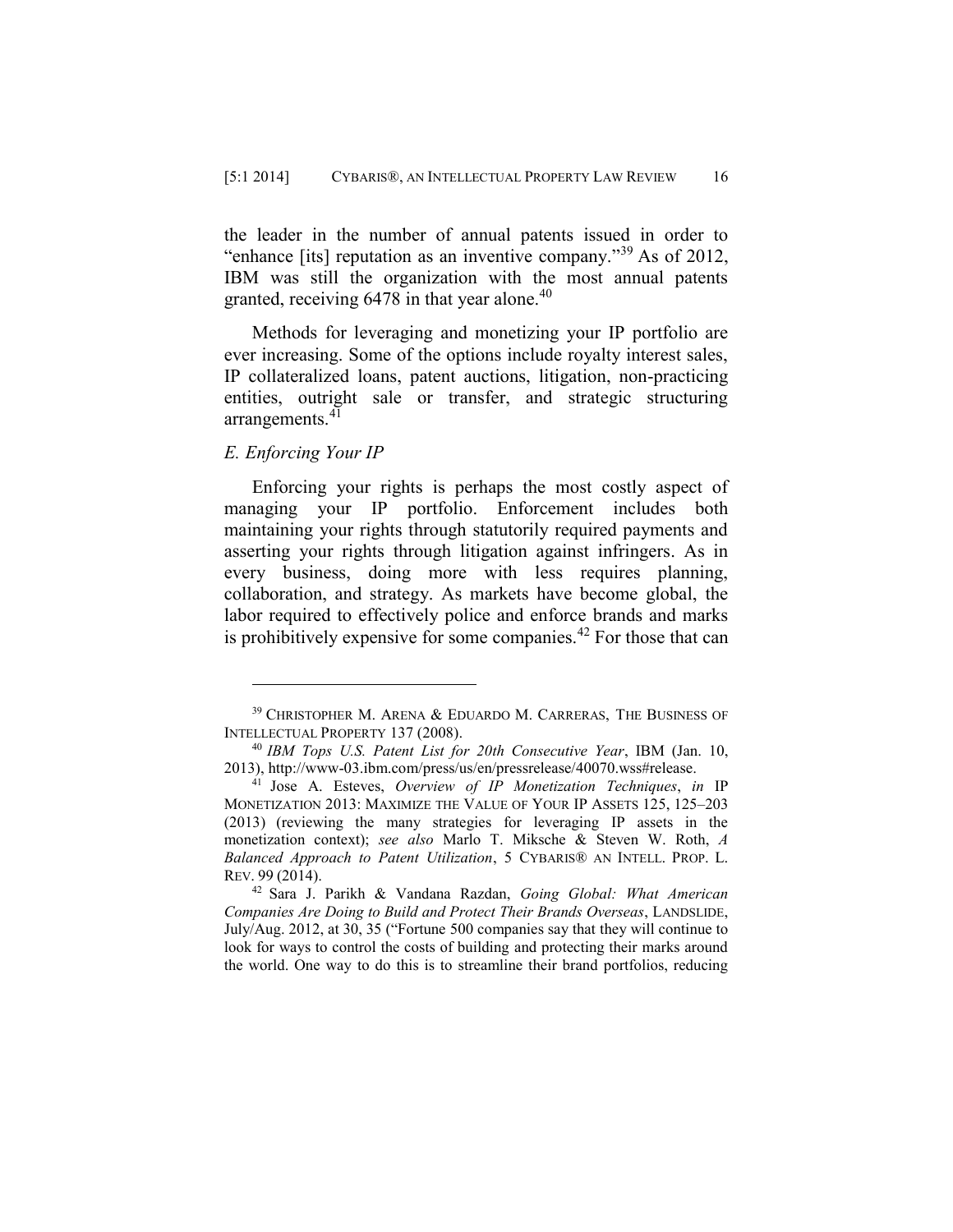afford it, litigation is a favored strategy, however, litigation is becoming increasingly expensive.<sup>43</sup> Effective enforcement requires communication and education, which allows you to employ your own workforce as the frontline police in detecting infringement and asserting your IP rights.

Maintenance of your IP rights is mandatory in order to maintain the statutory grant.<sup>44</sup> There are several ways in which maintenance payments can be made. It should be noted that the payment of maintenance fees is simply a clerical activity and great cost savings are achieved by allowing a company that specializes in these payments to handle this aspect of enforcing your portfolio.<sup>45</sup> Not only do you save money but you also transfer the liability for the maintenance out of your own hands.

While detecting infringement requires diligent policing, responding to infringement requires a whole other strategy. The importance of IP to a company's balance sheet can be seen in the recent Apple and Samsung litigation.<sup>46</sup> Samsung shares dropped

strain on these ultraclean trademark departments and cutting the cost of locating and prosecuting potential infringers.").

<sup>43</sup> Charles Duhigg & Steve Lohr, *The Patent, Used as a Sword*, N.Y. TIMES, Oct. 8, 2012, at A1, *available at* 2012 WLNR 21297911 ("Last year, for the first time, spending by Apple and Google on patent lawsuits and unusually big-dollar patent purchases exceeded spending on research and development of new products  $\dots$ .").

<sup>44</sup> 35 U.S.C. § 41(b) (2012) (providing the escalating patent maintenance fee schedule, rising from \$980 three and a half years after filing, to \$4110, after eleven and a half years).

<sup>45</sup> *See* EPO Board of Appeals, Case No. J 0014/08 (July 17, 2009), (providing an interesting cautionary example of losing IP rights even when specialized companies are employed), *available at* http://www.epo.org/lawpractice/case-law-appeals/recent/j080014eu1.html.

<sup>46</sup> *See generally* Apple, Inc. v. Samsung Electronics Co., Ltd., 909 F. Supp. 2d 1147 (N.D. Cal. 2012) (denying Apple's motion for permanent injunction after a jury found numerous Samsung products infringed Apple's patents and diluted Apple's trade dress—one of a series of cases between the parties).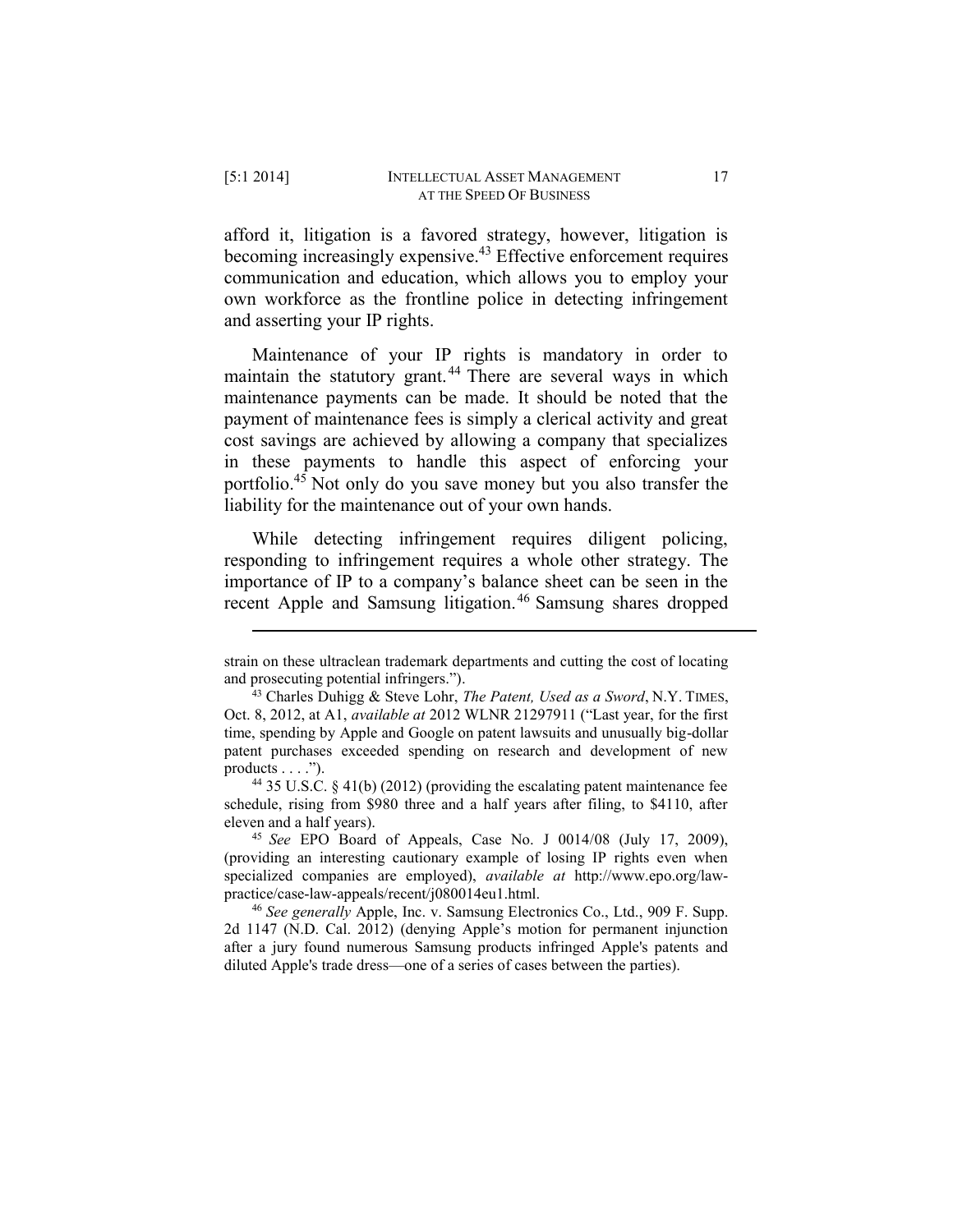7.5 percent after it lost an infringement case to Apple in late August  $2012<sup>47</sup>$  The ruling in the case reduced Samsung's market value by \$12 billion overnight.<sup>48</sup> When you are on the winning side of litigation it is a great value boost. However, litigation is a gamble and the environment in which you choose to litigate must be considered. The overarching principle prior to entering any litigation is to determine the commercial outcome you seek—in other words, how the choice to litigate fits into your overall business goals and objectives. If your business goal is to be first to market and you discover an infringing product, then you have several options. Choosing the option that is the loudest in the marketplace is perhaps the best choice so that you firmly plant your "first to market" stake in the ground.

Litigation strategy also requires several tactical considerations: Is the infringement local or international? Is the industry one in which there is a likelihood of success for the plaintiff? Is the legal claim ripe? Each strategy has its own considerations. For example, in the recent *Organic Seed Growers and Trade Association v. Monsanto Company* case, the plaintiff's claim was dismissed for lack of subject matter jurisdiction.<sup>49</sup> The court recognized that it is "likely inevitable" that conventional crops will be contaminated with genetically modified crops and that contamination would lead to a finding of infringement.<sup>50</sup> However, the fact that someone is likely infringing does not create declaratory judgment jurisdiction. Rather, the patentee must have taken some additional step to create some threat of enforcement, and defendant Monsanto stated that it would not sue unless the farmers took advantage of the patented

<sup>47</sup> *Samsung Shares Slump after Apple Patent Ruling*, MARKETWATCH.COM (Aug. 27, 2012, 4:16 AM), http://www.marketwatch.com/story/samsung-sharesslump-after-apple-patent-ruling-2012-08-27.

<sup>48</sup> *Id.*

<sup>49</sup> 718 F.3d 1350, 1361 (Fed. Cir. 2013).

<sup>50</sup> *Id.* at 1357.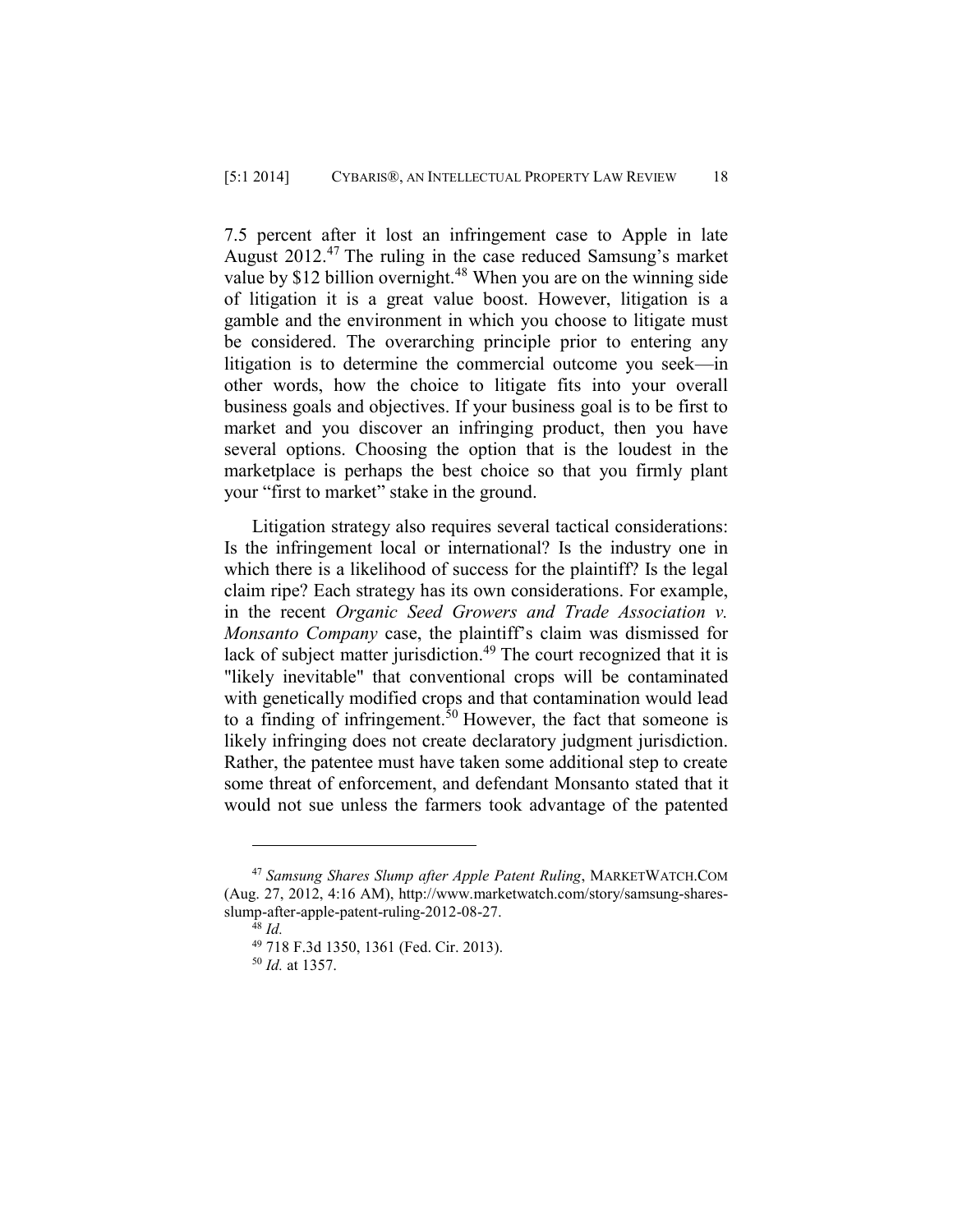seeds' unique properties. Thus, the plaintiffs' case failed because the farmers "have not made any allegations that they fall outside Monsanto's representations."<sup>51</sup>

Considering the successful litigation history in favor of Monsanto, litigation was, perhaps, not the best choice in trying to obtain certain rights.

Also when considering litigation, ask yourself whether you are hitting a mosquito with a hammer. Occasionally the answer is yes. This is where it takes good outside counsel and calm heads to objectively determine the harm caused by the infringement.<sup>52</sup> In trademark cases the harm may be significant, but there may also be an upside as it might lead to greater brand recognition. Additionally, a good public relations spin may meet your objectives by forgiving or granting (compelling) a license.

Enforcing your rights also means policing for infringers. Policing harkens back to collaboration and communication. For example, you cannot monitor your rights all by yourself, and although you can hire companies to do so, educating your colleagues about your IP portfolio and what infringement looks like is an integral part of your enforcement strategy.<sup>53</sup> The people that work for the company are going to know when or if they see

<sup>51</sup> *Id.* at 1359.

<sup>52</sup> Over-aggressive counsel may engage in "trademark bullying." *See generally*, Kenneth L. Port, *Open Letter to Director David Kappos of the United States Patent and Trademark Office*, 2 CYBARIS® AN INTELL. PROP. L. REV. 13 (2011) (making a case for the USPTO to actively discourage and prevent trademark bullying).

<sup>53</sup> *See* Parikh & Razdan, *supra* note 41, at 33. (describing how global brand managers "rely heavily on their thousands of employees, outside counsel, and distributors around the world to keep an eye out for potential infringements. This informal network is considered to be a core part of their brand protection team.").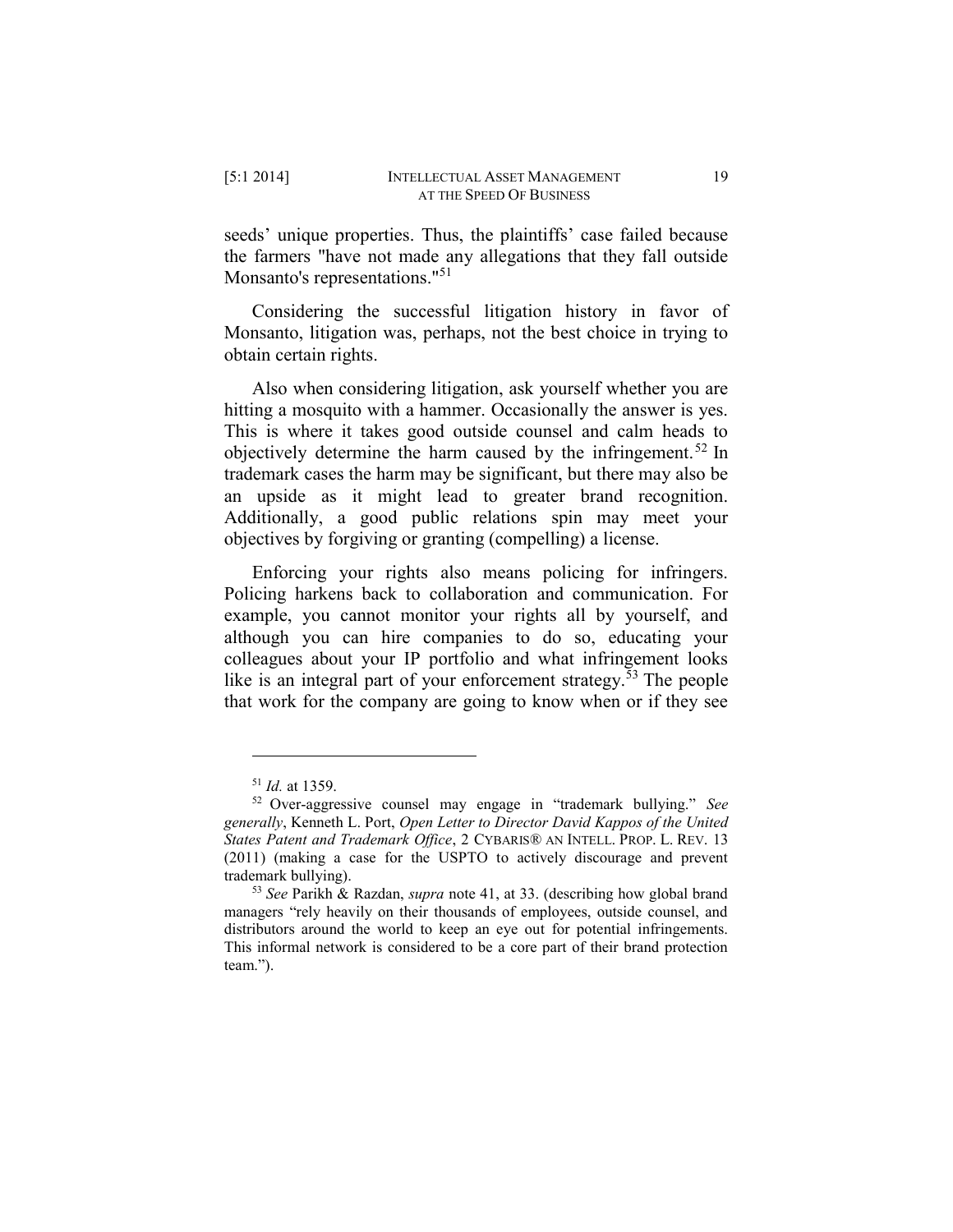something that seems to be infringing and can then bring it back to you for investigation.

## III. CONCLUSION

Effective IAM is simply aligning intellectual assets with your business strategy. The framework for developing a strategy includes five pillars: identifying, recording, aligning, leveraging, and enforcing your rights. While it sounds relatively straightforward, the activities involved in each of these five pillars requires significant thought, planning, and use of best practices. The following articles in this issue of *Cybaris®, an Intellectual Property Law Review*, offer best practices in each of these five areas. Please also consider the appendix to this article for some questions to ask when developing your IP strategy.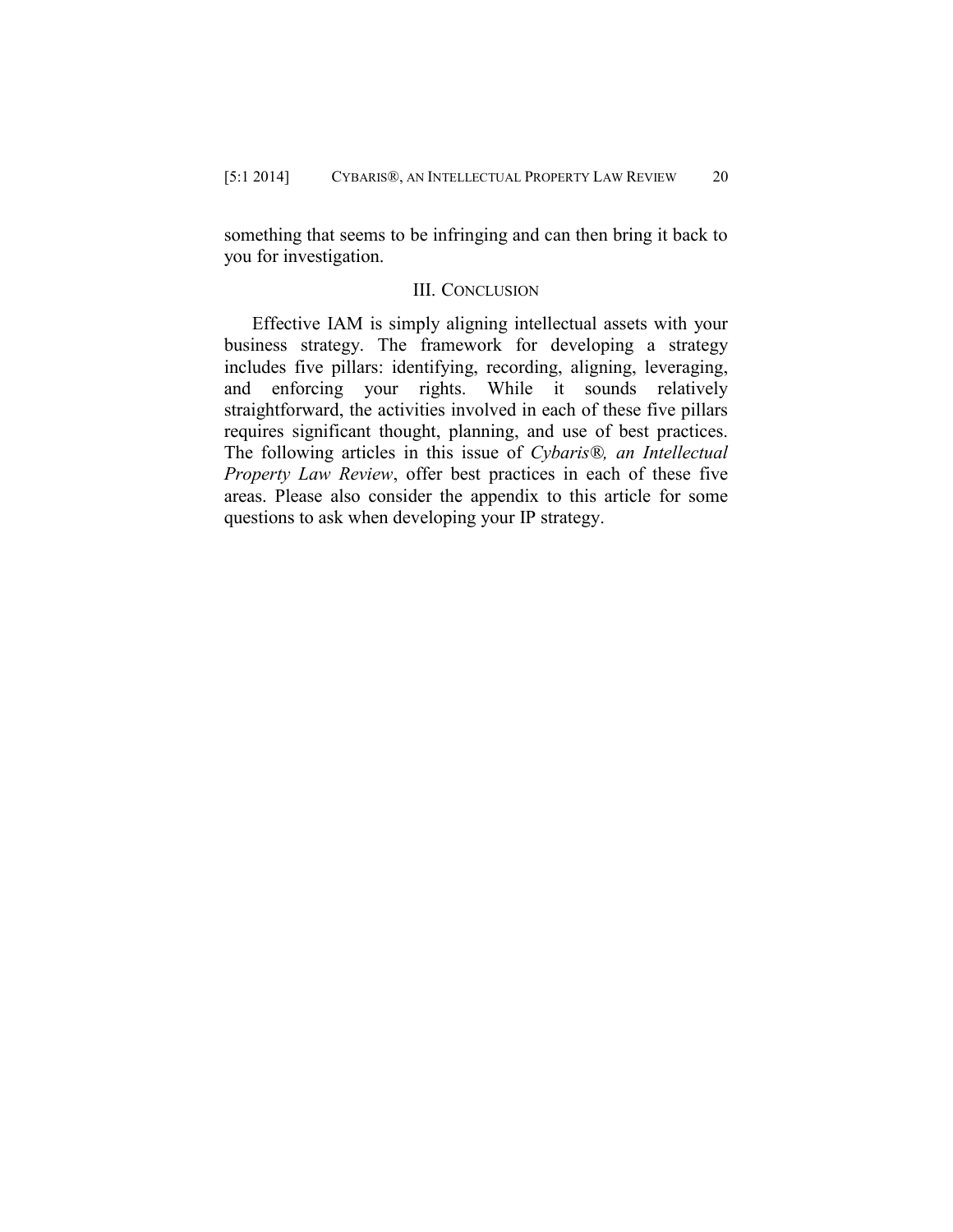## IV. APPENDIX

An Intellectual Asset Management Plan Checklist<sup>54</sup>

## *Identify*

- Is there a current IAM strategy or policy?
- What is the level of knowledge and commitment to IP issues at every level of the organization?
- Identify the principal products and services of your organization.
- Audit your intangible assets and map them to your products and services.
- Audit intangible assets that are used for a business purpose.
- Is there any current or pending litigation?
- Identify all parties that touch intangibles: business partners, employees, contractors, etc.
- Develop and streamline invention disclosure and brand management policies and communicate and educate employees.
- Manage your outside counsel relationships.
- Develop a confidential information policy and communicate it.
- Identify licenses—both in and out.
- Review your agreements: software license agreements; joint development agreements; assignability, nondisclosure, and non-compete agreements.

<sup>54</sup> Adapted from ARENA & CARRERAS, *supra* note 38, at 367–374.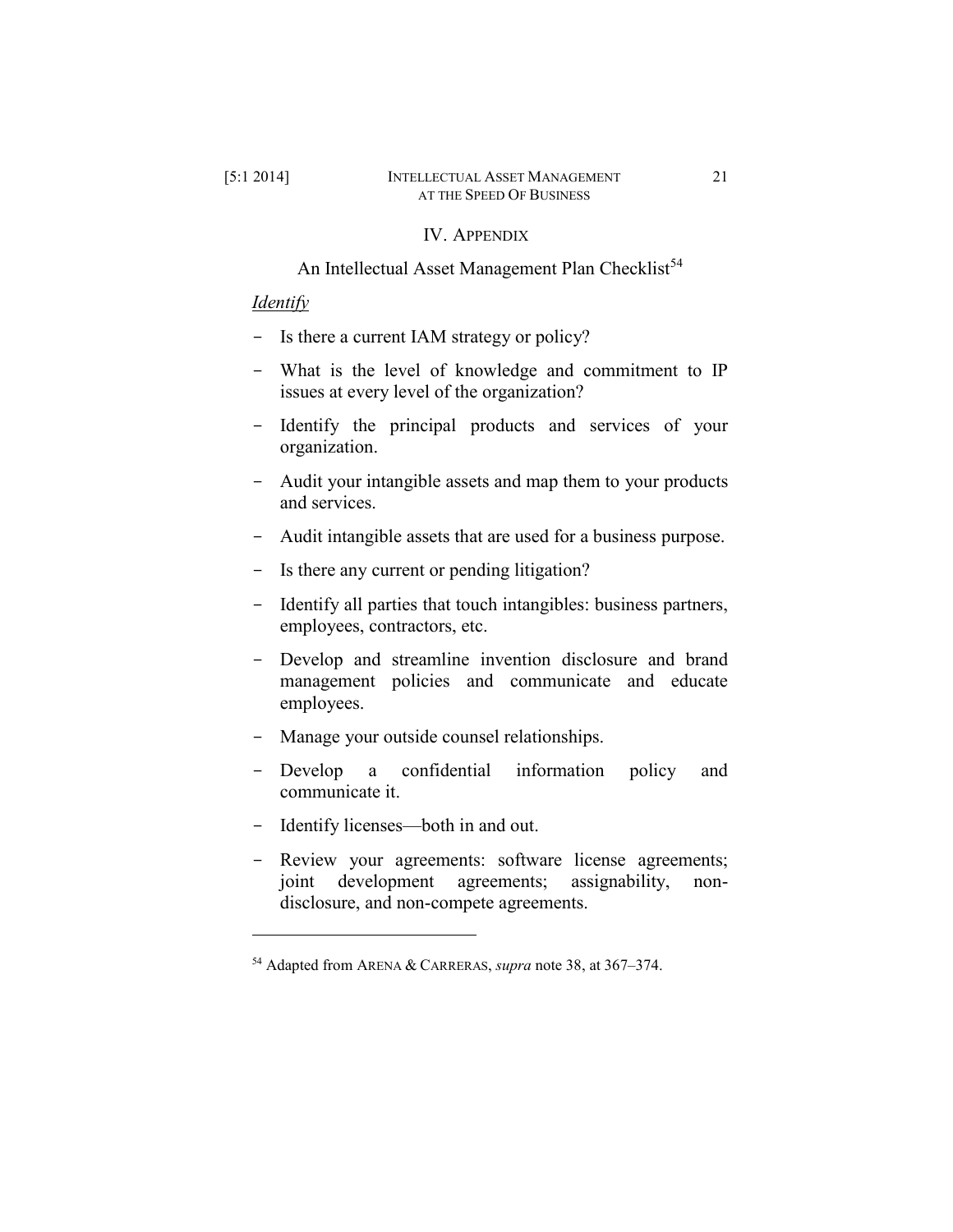## *Record*

- What tools are in place to manage documents, dates, and relevant data?
- What is important to the decision making process in determining purchases?
- Will you use the "cloud" or not?
- Is the record progressive or not?
- What are the budget and cost considerations?

## *Align*

- What are the strengths of the IP portfolio?
- What are the IP portfolio's weaknesses?
- Are there competitors who are limiting you freedom to operate?
- What are the work-arounds?
- What are your expansion plans and how can they be met through innovation?
- What are your offensive or defensive rights?
- Is your portfolio in alignment with your business goals?

## *Leverage*

- What types of value extraction fit with the company's overall goals?
- Are you risk-positive or risk-averse?
- Are you capital heavy or capital constrained?